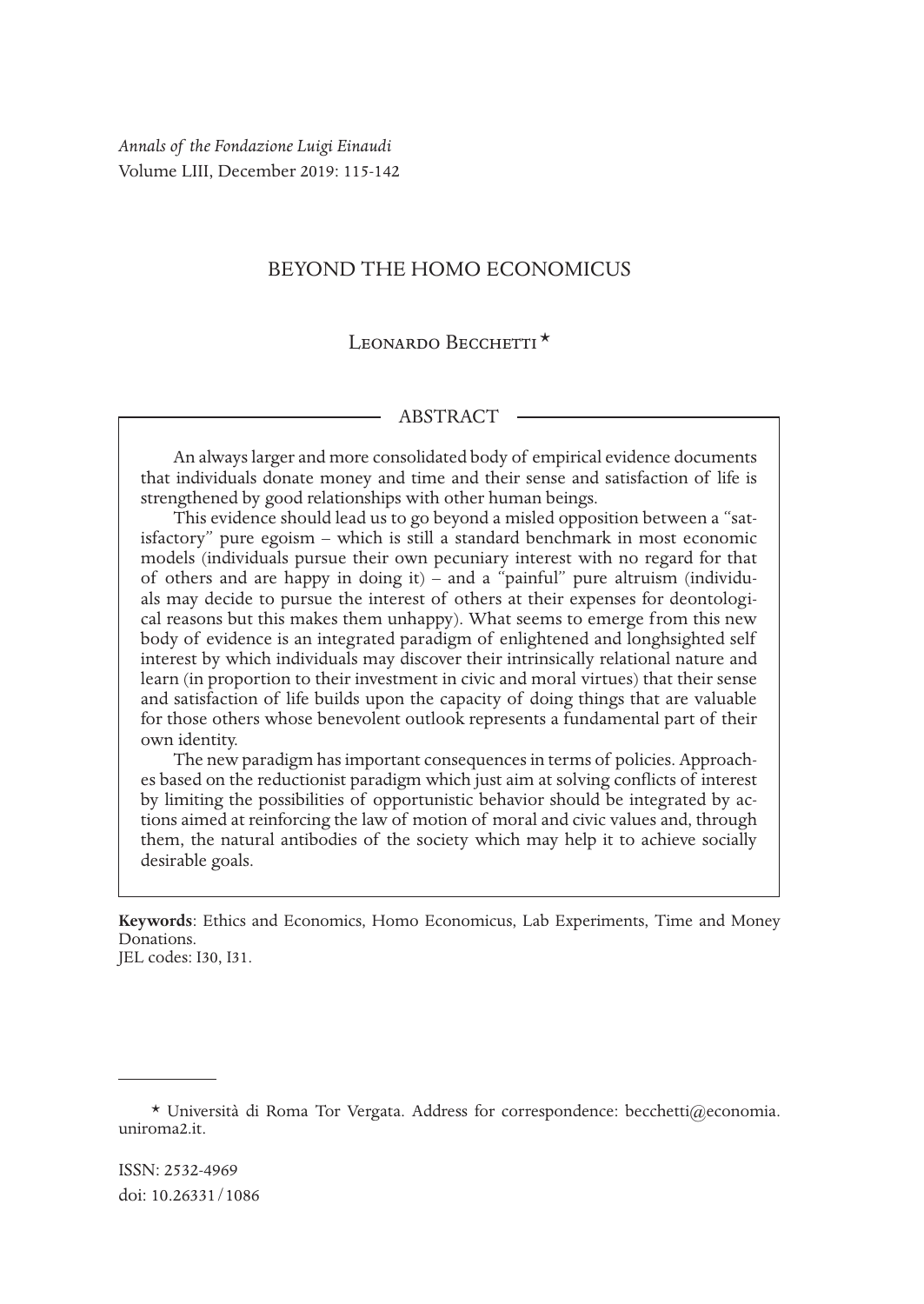#### 1. Introduction

If we look at moral foundations of economics and ethics we find a deeply rooted conflict between an individualist approach based on purely self regarding preferences, which is at the basis of the neoclassical theory, and a deontological approach according to which ethics establishes what should be done in order to achieve social goals, that is, a conflict between what you want to do and what you ought to do.

In standard economic models agents are modeled as individuals having preferences and utility functions in which satisfaction is positively correlated to the increase of one's own pecuniary payoffs. By definition such models imply that happiness depends on these arguments and individuals are postulated to be rationally maximizing their utility function subject to time, money and technology constraints.<sup>1</sup> Economists then discover that the market is a marvelous decentralized mechanism by which, exchanging part of their endowments, individuals may improve their wellbeing.<sup>2</sup> Another providential mechanism is competition by which the price (and quality) fight among self regarding producers trying to maximize their own profits generates a result which increases consumer surplus and leads to social optimality. Unfortunately, the above mentioned market and competition mechanisms operate in an economic environment in which they often fail to produce the desired result of reconciling the conflict of individual interests into a socially desirable outcome. As it is well known asymmetric information, public goods, externalities and barriers to competition produce a series of market failures which require the intervention of institutions and the design of optimal rules aimed to reconcile private and social optimum. A more extreme position argues that the market itself and not its limits is part of the problem since the same characteristics of market interactions produce a deterioration of the moral fabric of the society.3

<sup>1</sup> Rationality is intended in this case as the consistence in the pursuit of the maximization of one's own goals under the above mentioned constraints. It can be violated for lack of self control (due to various forms of psychological dependences) and cognitive biases but the vast majority of individuals are assumed to follow it.

<sup>&</sup>lt;sup>2</sup> KATZ and ROSENBERG (2005) resume what we say above by arguing that "Self-interested rationality is the fundamental paradigm of economic theory: driven solely by self-interest, individuals interact to benefit each other. Since this idea was initially introduced by Adam Smith over two centuries ago, economic theory has thrived on this simple but powerful paradigm. Considerable effort and ingenuity has been devoted to expanding and building on this basic principle of economic thought".

<sup>3</sup> According to Hirsch (1976) the "tyranny of small decisions", the "commercialization bias" and the "depleting moral legacy" are the three main negative effects generated by the market on moral values. Concerning the first he argues that "Individual choices, each made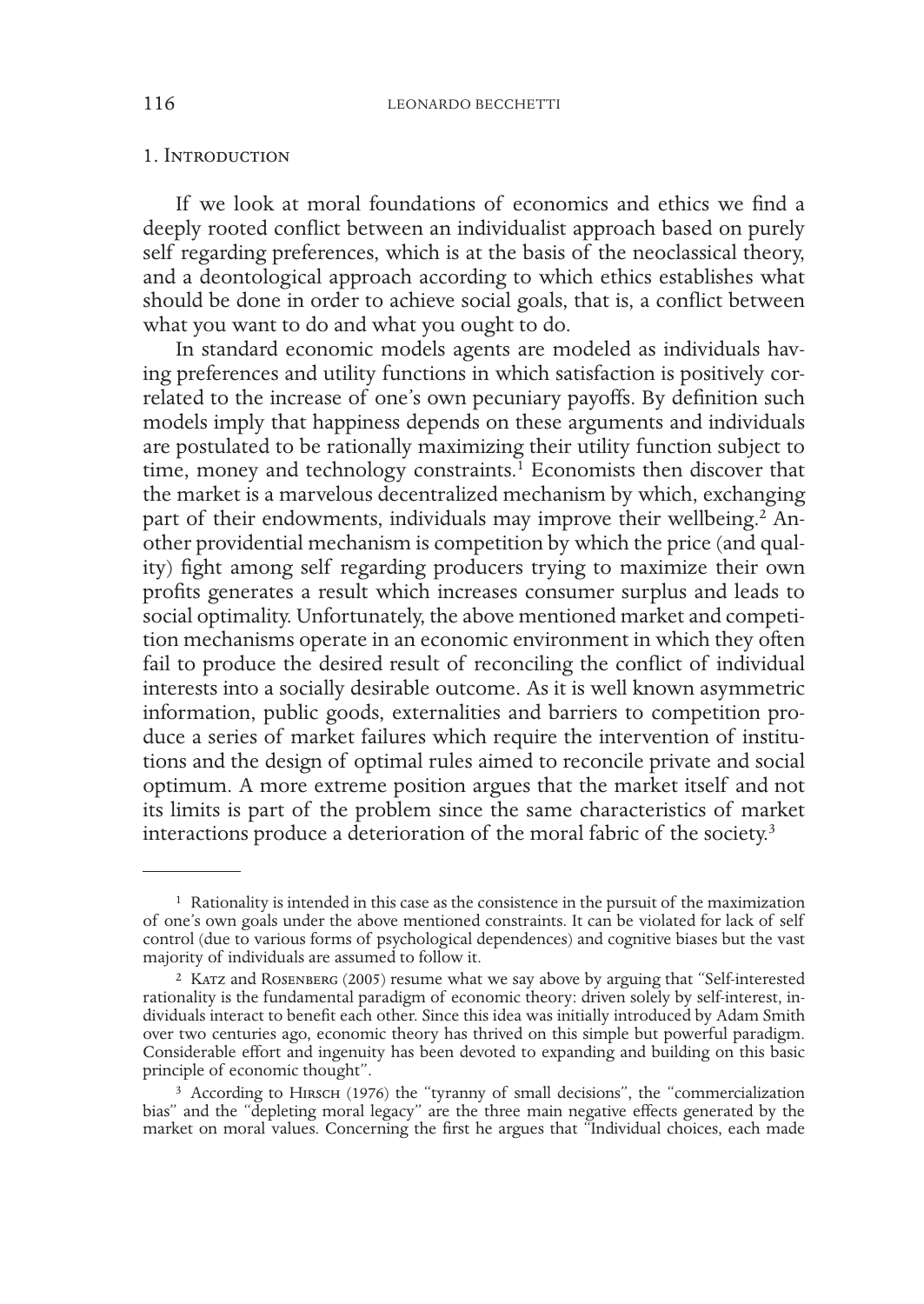This is where the deontological side lies in economics. A well known say by Hume resumes this vision by saying that men are "rascals" and that policymakers and regulators must create the best rules in order to minimize their capacity to harm other individuals. Based on the above mentioned anthropological perspective, the best candidates for fixing rules are those who are in the condition of spectators and not of stakeholders, that is, it is preferable to select for this task individuals who have nothing at stake in the world they are regulating. However, such individuals can hardly be found since it is always possible to mix personal and public interest, and incentives to appoint independent regulators are scarce given the personal interests at stake of those who are in charge of doing it.<sup>4</sup>

Hence, the contradiction remains. If all economic systems (and therefore also institutions) are populated by individuals having the same utilitarian (fully) self-regarding preferences of the regulated, the interest of the latter comes in conflict with the ethical goal of the institutions. In the last decades many economic models have discovered that the "king is naked" and that, beyond the simulacra of enlightened institutions, we have politicians trying to maximize their stay in power (or, even worse, their

separately and thereby necessarily without taking account of the interaction between them, combine to have destructive social consequences. These consequences are destructive in the sense that they produce a worse result for the individual concerned than could have been obtained by coordination of individual choices with some method that took account of the mutual interaction" (HIRSCH 1976: 37). This analysis can be applied to coordination failure problems such as those generated by Prisoners' dilemmas, Traveler's Games and Trust Investment Games (see section 2.4). The "commercialization bias" refers to the deterioration of the moral fabric of the society generated by the fact that everything, including moral values, becomes object of exchange. With regard to the third negative effect, Hirsch argues that social morality is a "legacy of the precapitalist and preindustrial past" (Hirsch 1976: 117) which is a prerequisite for the functioning of economic transactions. However, the typical features of market economies such as individualism and avarice and the negative social contexts due to anonymity, mobility of workers tend to deplete such legacy. An opposite school of thought challenges this view by emphasizing that market economies, when promoting economic growth have also beneficial consequences in terms of higher tolerance and openness (FRIEDMAN 2005). According to Friedman's own words, "Economic growth – meaning a rising standard of living for a clear majority of citizens – more often than not fosters greater opportunity, tolerance of diversity, social mobility, commitment to fairness and dedication to democracy". And conversely, when there is economic stagnation or decline the citizen's "moral character" tends to decline accordingly, there being less tolerance, less openness, and less generosity to the poor and the disadvantaged".

<sup>4</sup> In lab experiments spectators are third parties whose decisions affect payoffs of other players while not their own payoff. They therefore do not exactly coincide with the Smithian concept of spectator (that is, what people imagine would be the judgment of a third party). Konow (2009) surveys several lab experiments showing that spectators may achieve more equitable choices not being driven by a form of self-interest. BECCHETTI *et al.* (2011) document that spectators opt significantly more for rules involving forms of protection and more equal distribution of income when choosing among different decision criteria which may differently reward talent, effort or chance.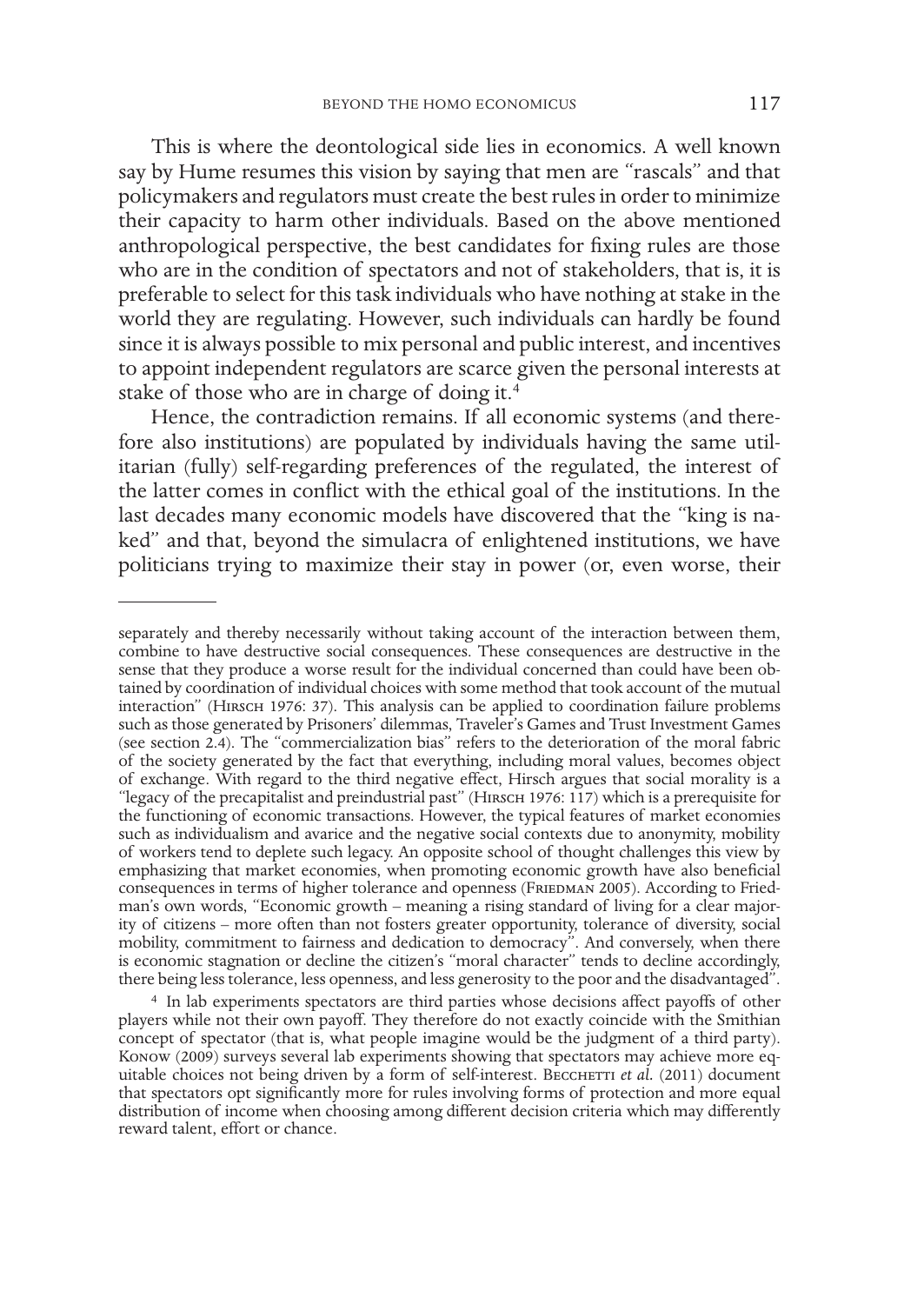day-by-day consensus in polls which represent the application of the markto-market way of measuring value to politics).<sup>5</sup> These conflicts of interest generate corruption, public inefficiencies and create conditions for the generation of increasing government debts. The same picture applies to regulators who tend to be captured by the regulated and therefore seldom succeed in creating and enforcing rules in favour of the common interest when the latter is in conflict with that of the regulated bodies. The 2007 global financial crisis seems to validate this pessimistic view on the human being. Politicians and regulators have demonstrated to be less and less capable of harnessing disruptive attitudes of financial agents and institutions and the same larger financial institutions seem unable to avoid opportunistic behavior of their traders or managers. Even though some basic rules for the reform of the financial and banking system after the crisis seem to have been identified (leverage thresholds for "too big to fail" banks, Volcker rule, stricter capital requirements in proportion to the risk of financial activities) their actual implementation at international level has proven to be extremely difficult for the above mentioned reasons.

The extreme consequence of this perspective is that ethics progressively disappears from the screen with the exception of those situations in which one's own and the societal wellbeing are closely interdependent. This is why solutions to global problems tend to be much easier in emergency situations in which the problems are so severe to endanger the collapse of the entire economic system.

In order to contrast this risk ethicists repeat their "objectivist" deontological approach illustrating that some duties (which are the same for everyone, ie. follow moral value and civicness) have to be respected and that moral commitment should come before satisfaction of individual preferences. However their voice is less and less listened in a society in which powerful mechanisms to "excite" the satisfaction of individual preferences are at work in order to push consumers to comply with the growing supply of goods and services without specific regard for ethical issues.

In short, the contradiction is that, in order to ensure stability and prosperity of socioeconomic system, we require moral and civic resources which nowhere can be found or generated given the "dismal outlook" of the anthropological perspective currently adopted in the economic discipline.

From an empirical point of view, if we still remain on the contraposition between deontologism and the stylized preferentialist approach illus-

<sup>5</sup> Classical references for the literature of political business cycle are, among others, Nordhaus (1975) and Alesina (1987).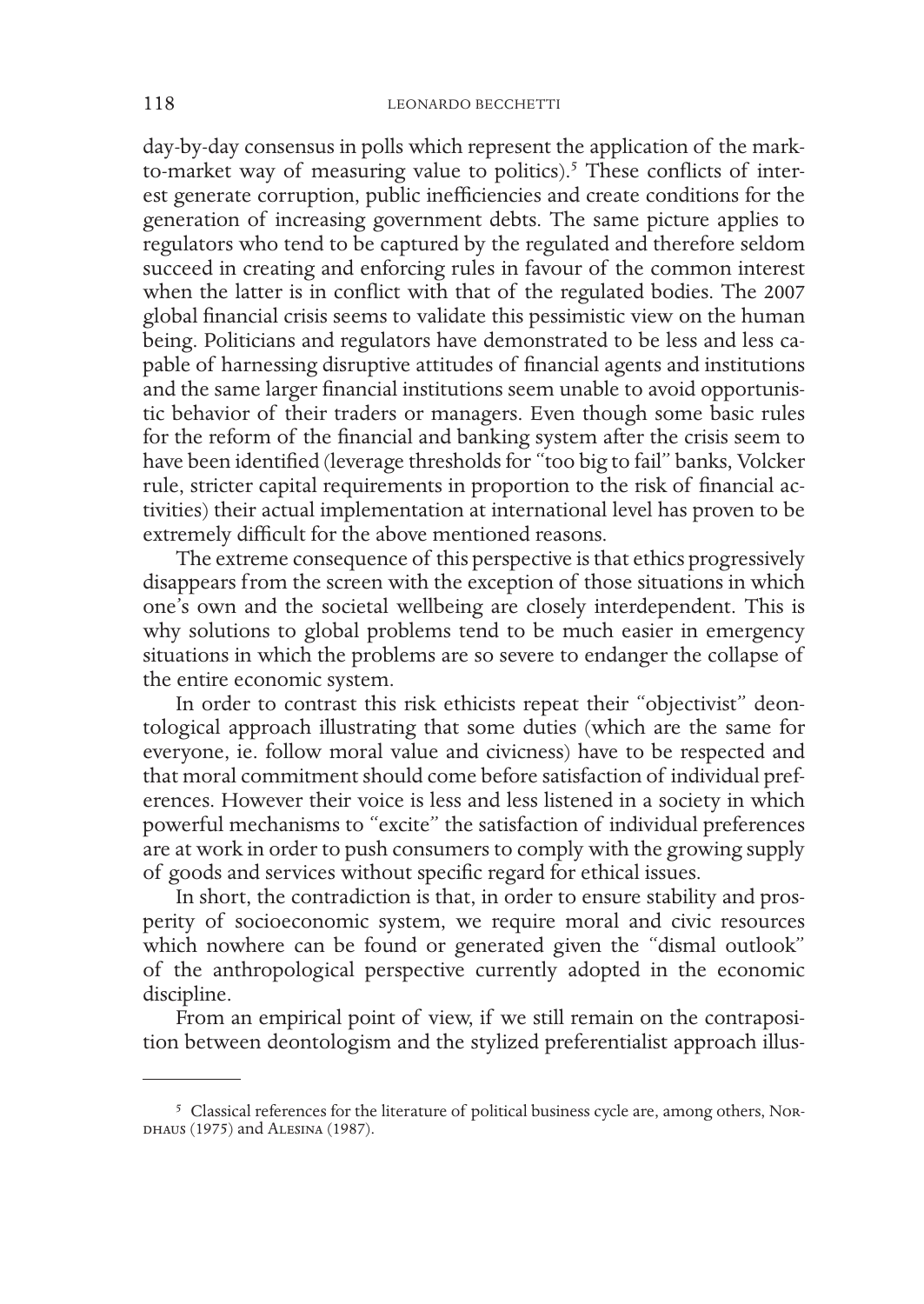trated above, we end up having (a minority of ) people who follow moral commitment and duty which make them suffering and unhappy and a large majority of individuals who satisfy their self-regarding preferences and are increasingly happy due to the growing variety of goods and economic resources available.<sup>6</sup> One of the most intriguing empirical findings related to this point come from Benjamin *et al.* (2012) showing that individual choices do not always maximize subjective wellbeing even when this is intended in a much broader sense than increasing one's own monetary payoffs. Drivers of this gap are predicted sense of purpose, control over one's life, family happiness, and social status. These variables are likely to create a wedge between life satisfaction and life sense (eudaimonic wellbeing).

Quite to the contrary, the availability of data on life satisfaction and its determinants, coupled with a deeper scrutiny of time and money donations and results from lab and quasi natural experiments on individual preferences, outline some stylized fact which are not exactly consistent with such dichotomy.

In the sections which follow we will show that violations of the purely self-regarding paradigm are the rule more than the exception. In section two we document that a large share of individuals donate money, time, pay ethical premia (that is, buy products which contain socially and environmentally responsible characteristics at a premium with respect to their non ethical counterparts) and, last but not least, we show that life satisfaction and overall sense of life (at any latitude and in any considered period) are deeply affected by the quality of their relationships with others (success of love relationship, time spent in relational activities or in voluntary work). Such findings are consistent with some intuitions of the classics such as those of Jeremy Bentham,<sup>7</sup> Adam Smith<sup>8</sup> and John Stuart Mill<sup>9</sup> which seem to have been neglected by the standard economic models which have followed.

 $^6$  Economies bounce back from time to time but if we look at medium and long time horizon we cannot neglect the improvement of living conditions (cheaper technology which increases availability of goods and services, re

<sup>7</sup> "And for every grain of enjoyment you sow in the bosom of another, you shall find a harvest in your own bosom, – while every sorrow which you pluck out from the thoughts and feelings of a fellow creature shall be replaced by beautiful flowers of peace and joy in the sanctuary of your soul". Jeremy Bentham Advise to a young girl, June 22, 1830.

<sup>8</sup> "Concern for our own happiness recommends to us the virtue of prudence: concern for that of other people" [Smith 1809 (1759): 385].

<sup>9</sup> "Those only are happy, I thought, who have their minds fixed on some object other than their own happiness, on the happiness of others, on the improvement of mankind, even on some art or pursuit, followed not as a means, but as itself an ideal end. Aiming thus at something else, they find happiness by the way" [MILL 1989 (1893): 117].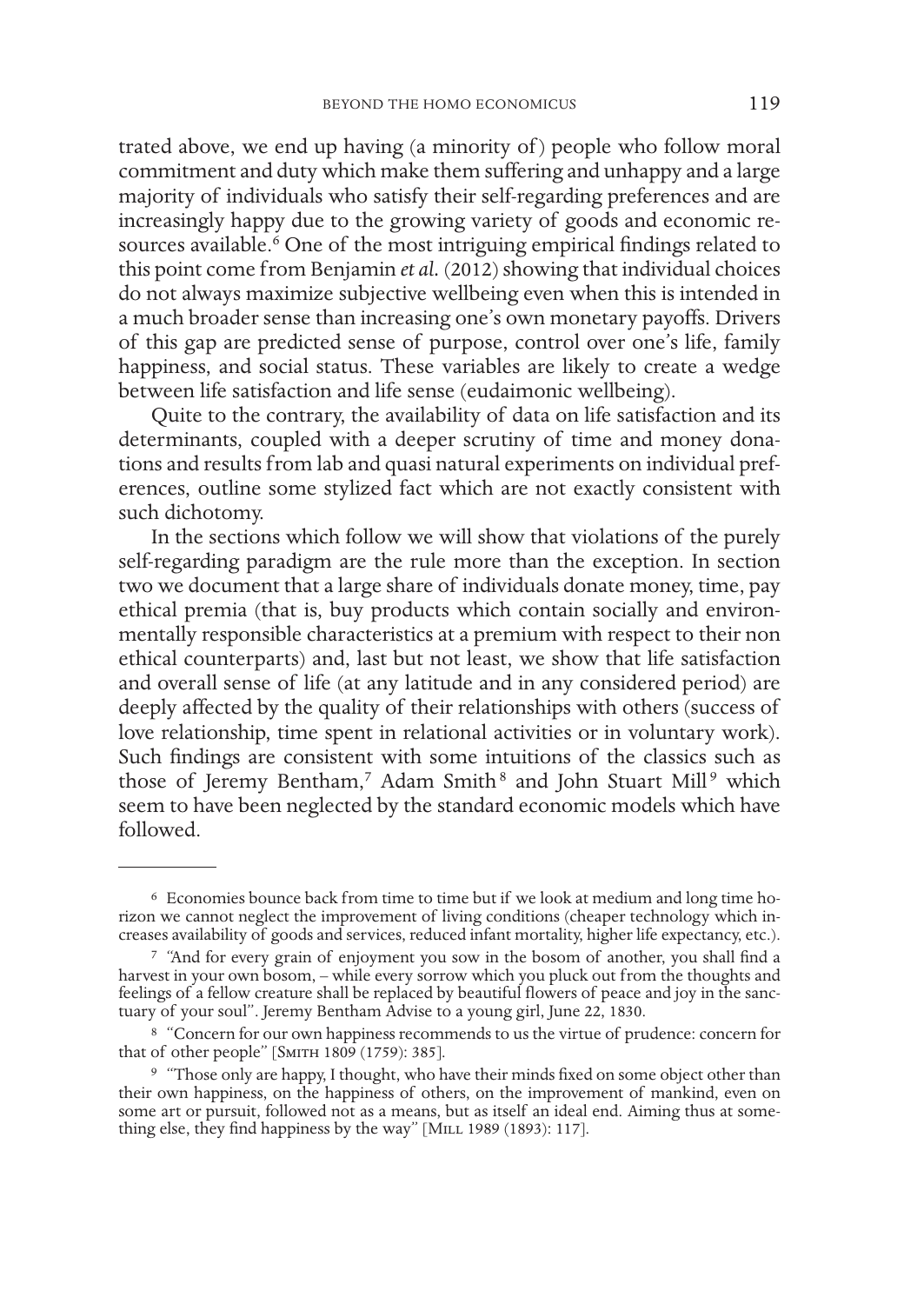In section three we outline a new anthropological paradigm which is more consistent with the empirical evidence found. In the conclusions we examine the consequences of such new paradigm in terms of policies.

## 2. Violations of the Standard Self-regarding Paradigm

In what follows we illustrate that the three main sources of evidence we have in economics and social sciences (revealed preferences through consumption and saving choices, life satisfaction and momentary affect declarations, lab and quasi natural experiments) document massive violations of the standard anthropological paradigm by which individuals maximise self-regarding preferences and their happiness just depend on the increase of their own monetary and non monetary payoffs.

These results, we argue, clearly require the creation of an alternative (or integrated) paradigm much closer to the *zoon politicon* Aristotelean perspective by which individuals are *personae*, that is, their identity and satisfaction is crucially determined by their relationships with other human beings and crucial important components of *egos* are determined by the way others look at us.

The main points we want to illustrate in the section which follows are that significant shares of individuals donate i) money and ii) time; iii) demonstrate with their purchases to be willing to pay an ethical premium on products; iv) identify the quality of relationships with other human beings as one of the main sources of their happiness or positive momentary affect; v) have been demonstrated (with a large number of lab and quasi natural experiments) to have an important component of other regarding preferences.

The evidence we provide should lead us to go beyond, we argue, the traditional opposition between a "satisfactory" pure egoism (individuals pursue their own interest with no regard for that of others and are happy in doing it) and a "suffered" pure altruism (individuals pursue the interest of others at their expenses for deontological reason but this makes them unhappy) toward an integrated paradigm of enlightened and longsighted self-interest by which individuals discover their intrinsically relational nature and discover that their sense and satisfaction builds upon the capacity of doing things that are valuable for those others whose benevolent outlook makes a fundamental part of their own identity. Such paradigm may reveal itself much more helpful and informative in order to design policies aiming to generate those moral and civic resources needed for the survival and prosperity of the socioeconomic system.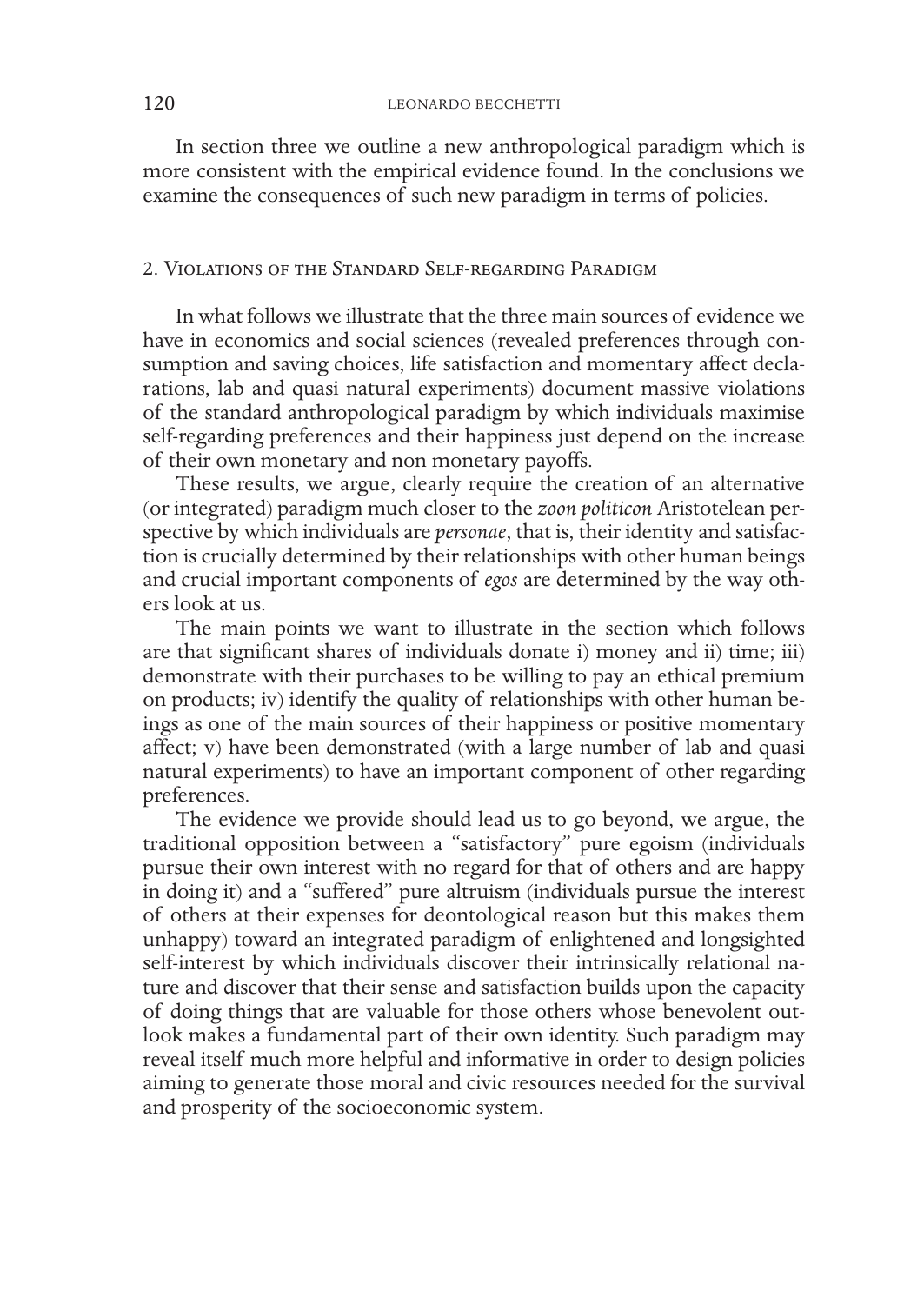### 2.1. *Money Donations*

In 2009 the total amount of charitable giving in the United States reached \$303.75 billion (around 2% of GDP), involving the vast majority of citizens (90% of people gave money to at least one charity according to Giving USA, 2010). Philanthropy is also widespread in other high-income countries (Andreoni 2001 and 2006). In Europe, official figures document that, on average, 53 percent of the population give money to charities (ranging from 73 percent in UK to 62 percent in Italy and 31 percent in France).<sup>10</sup>

Of course, not all money donations arise from purely altruistic preferences. The vast literature on this point (Andreoni 1989 and 1990; Harbaugh 1998; Goeree *et al.* 2002; Ribar and Wilhelm 2002; see also Camerer 2003, for a comprehensive review) finds that individuals may donate for strategic reasons (they expect something back in exchange from those who received the gift, even though they run the "social risk" of not being reciprocated) or for gaining social appraisal (also in this case however individuals do not live in isolation and many of their actions are driven by the desire of being pleased by their peers). Moreover, altruism may be impure in the sense of Andreoni (1990), that is, individuals may prefer donating directly vis-à-vis paying taxes which can be used to generate exactly the same social effect of their direct donations, since in the first case they enjoy a warm glow while the second they don't. This well-known impure altruism result is however another example of the fact that relationships with other human beings are a good *per se* (the point will be discussed in more detail in section 2.3) and direct giving is therefore preferred to a more aseptic and anonymous intervention even though the economic effect is the same. In this sense impure altruism just reveals that people attach high value not just to the solution of a problem but also to the creation and enjoyment of a human relationship.

# 2.2. *Time Donations*

Creation of economic value of a given country is based on three pillars. The first is the visible one of market transactions of goods and services which are registered in GDP statistics. However, the wealth of nations is also made by other two invisible pillars represented by non registered transactions of goods and services realized among family members within

<sup>10</sup> See Charities Aid Foundation's *The World Giving Index 2010* (https://www.cafonline. org/docs/default-source/about-us-publications/worldgivingindex28092010print.pdf, accessed October 24, 2019).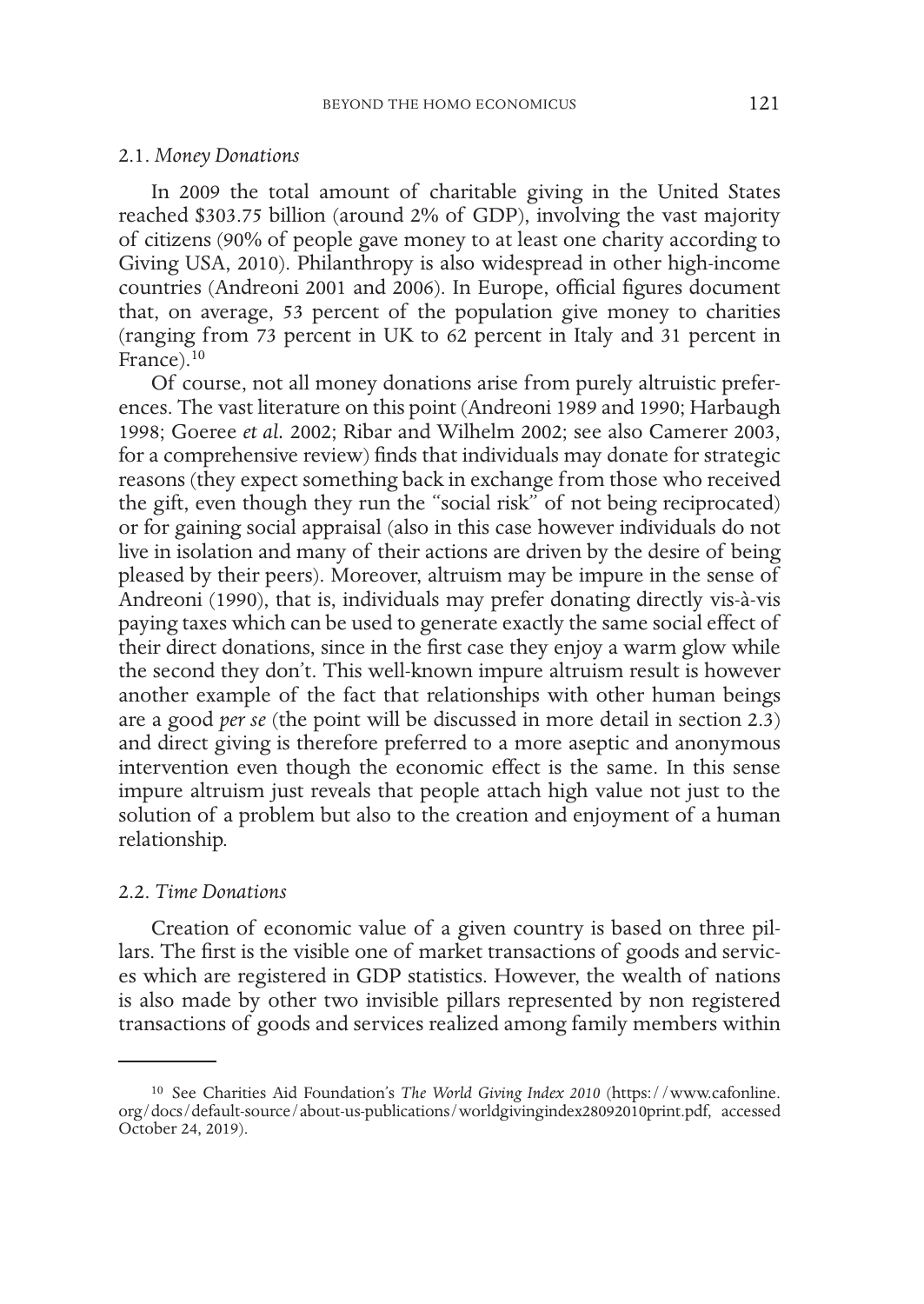the household and by volunteers outside the household.11 An individual and her country may appear richer if, when ill, she can pay and receive care from a paid private nurse, but she is actually richer if she does not pay nurse's services on the market but has five friends or family members and each of them perform individually the same amount of work of the paid nurse. The misperception is due to the fact that we often look only at the first visible, while not at the two invisible pillars of value creation.

The voluntary work pillar is a good example of how a non purely selfinterested behavior may create economic value at aggregate level. Data on voluntary work around the world apparently document massive violations of the purely self-regarding paradigm. In 2010, 60.8 million people, or about 26 percent of Americans volunteered by performing unpaid work for a nonprofit organization.12

Katz and Rosenberg (2005) observe that in Canada volunteer work in the year 2000 corresponded to an equivalent of 549,000 full-time jobs. Gallup and OECD 2008 data document that the highest shares of volunteering population are in Canada (38.1 percent) and Australia (37.9). In Europe on average 23 percent provide voluntary work to non-profit organizations (ranging from 29 percent in UK to 16 in Italy and 22 in France)

The ILO manual on voluntary work reports that 12 percent of the adult population (140 million people) of 37 main world countries (Salamon *et al.* 2004) volunteer representing the equivalent of 20.8 million full-time equivalent paid workers and generating a \$400 billion contribution to the global economy according to conservative estimates.

More important to our inquiry on human preferences is the ILO observation that "Volunteer work provides a sense of personal satisfaction, fulfillment, well-being and belonging to persons who volunteer". This consideration is confirmed by empirical evidence on the effect of volunteer work on life satisfaction. In a well know paper Meyer and Stutzer (2008) use the German fall of the Berlin Wall as a quasi natural experiment to verify the effect of the sudden disappearance of many volunteer organisations. They document that voluntary work has significant and positive impact on life satisfaction overcoming the standard problems of endogeneity and

<sup>&</sup>lt;sup>11</sup> According to the ILO definition "Unpaid non-compulsory work; that is, time individuals give without pay to activities performed either through an organization or directly for others outside their own household". The UN includes in voluntary work "a wide range of activities, including traditional forms of mutual aid and self help, formal service delivery and other forms of civic participation, undertaken of free will, for the general public good and where monetary reward is not the principal motivating factor" (UN General Assembly 2001).

<sup>12</sup> http://philanthropy.com/article/26-of-Americans-Volunteer/62876/ (accessed October 22, 2019).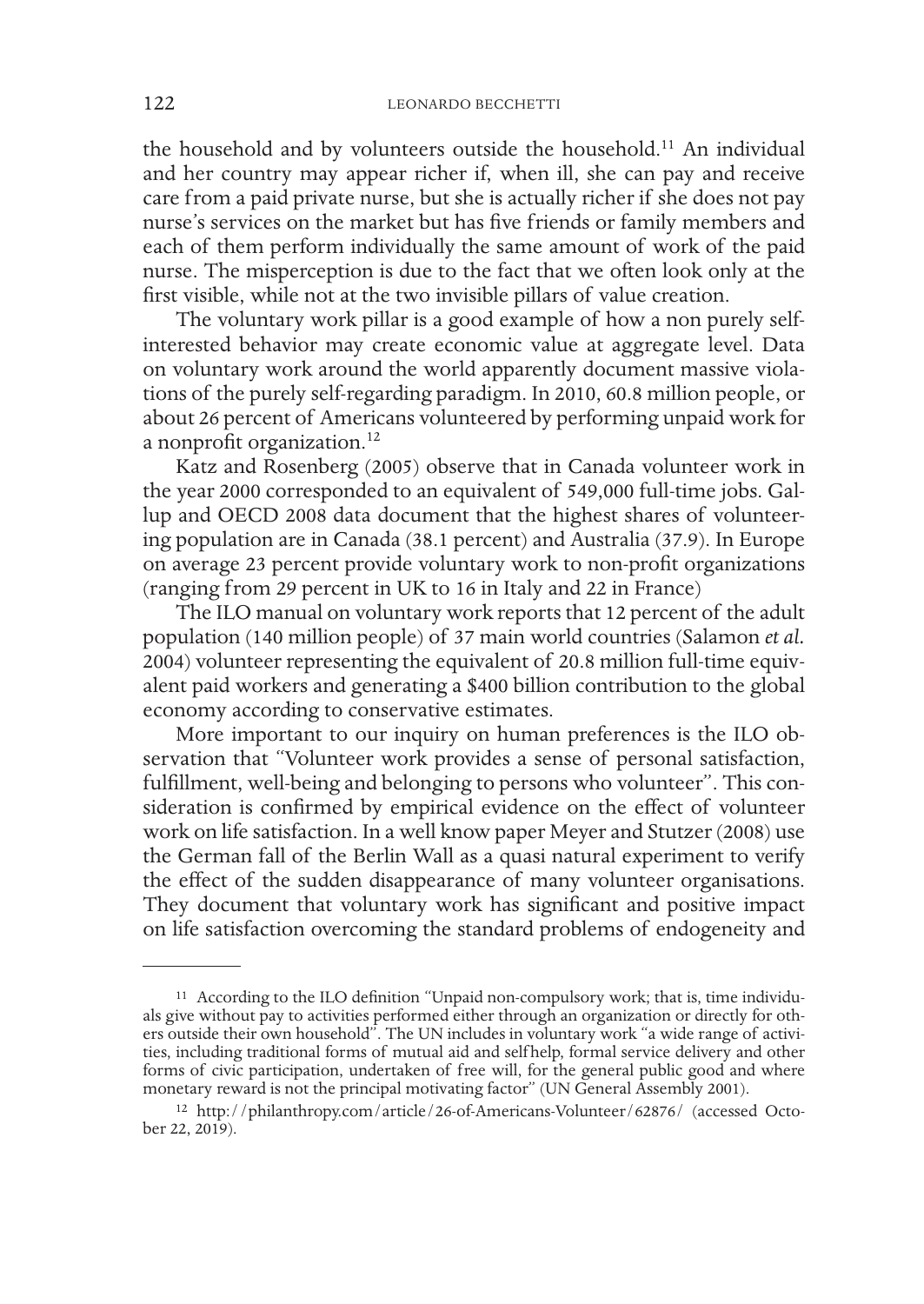therefore identifying a clear cut causality nexus from the first to the second variable.

The same caveats discussed for money must be applied to time donations as well. Not all time donations may be related to pure altruism since strategic motivation cannot be excluded. A typical strategic motivation considered in the literature is that individuals "work for nothing" (Freeman 1997) because this allows them to improve their network of relationships and their curricula (Katz and Rosenberg 2005). This is partly enhanced by the fact that team working is increasingly appreciated in modern corporate environments where the joint activity of professionals with non overlapping competencies is more and more important to solve complex problems and generate economic value.13 Hence, voluntary activities in a CV are a signal of pro-social attitudes which may be very useful within the working environment. However, even though such strategic reasons may be one of the explanations of voluntary activity of the young, they definitely cannot explain the vast phenomenon of voluntary work of retired individuals.

### 2.3. *Ethical Premia Paid on Socially and Environmentally Responsible Products*

The fact that profit maximizing corporations are more and more spending money to declare their social and environmental engagement in their marketing campaigns and are supporting their ethical stance by "retailing public goods" (Besley and Ghatak 2007) 14 is an indirect proof of the fact that consumers look at these factors when they take their purchasing decisions.

Purchases of "ethical" products which may cost relatively more than their "standard" counterparts demonstrate that individuals pay "ethical premia", that is, are willing to trade off money for the satisfaction of contributing to a social and/or environmental cause.

One way of measuring this phenomenon looks at survey data on the willingness to pay for ethical features of the products with plenty of empirical analyses documenting it. In a recent Nielsen global survey on 28,000 consumers from 56 countries (Nielsen 2012) it is documented that 46 percent of them are willing to pay a premium price for companies adopting corporate social responsibility strategies. A related finding which worth

<sup>&</sup>lt;sup>13</sup> See, among others, HAMILTON, NICKERSON and OWAN (2003), BECCHETTI, GIANFREDA and PACE (2011) and ICHNIOWSKY, SHAW and PRENNUSHI (1997) for the growing importance of team working in different industrial environments.

<sup>&</sup>lt;sup>14</sup> For this literature the recent survey on the Journal of Economic Literature by KITZmueller and Shimshack (2012) and, among others, Bagnoli and Watts (2003) and Arora and Gangopadyhay (1995).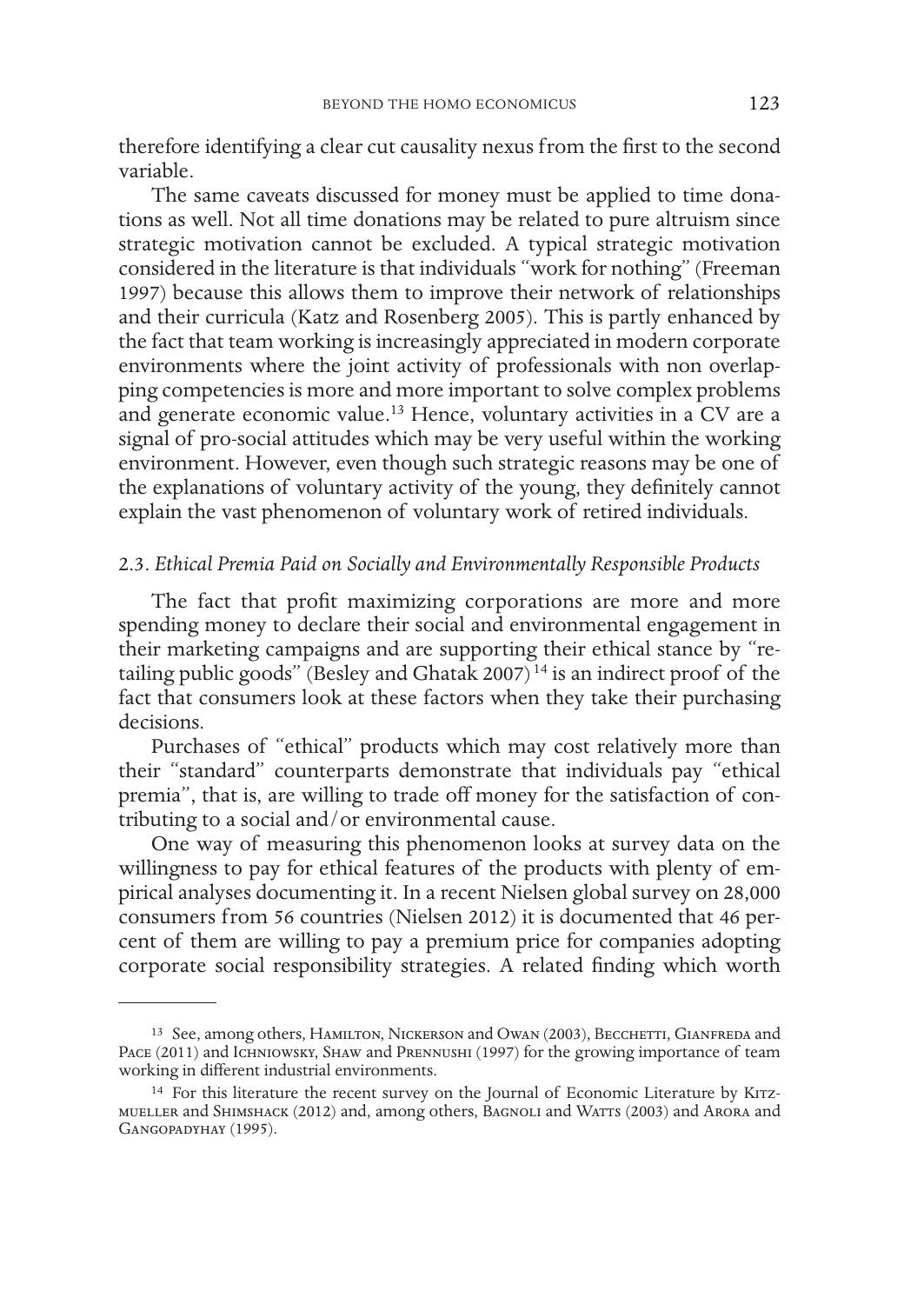mentioning is that the willingness to pay almost doubles when it concerns environmental issues (66 percent willing to pay to ensure environmental sustainability) compared to social issues (38 percent for initiative reducing child mortality). In Italy (IREF, 2005) 30 percent of consumers declare they are willing to pay more for the socially responsible features of a product and 90 percent argue that firms must be socially and environmentally responsible. In the UK Bird and Hughes (1997) find that 18 percent of consumers are willing to pay more for an ethical product, while De Pelsmacker, Driesen and Rayp (2003) document that in Belgium 18 percent of consumers are willing to pay a premium on fair trade coffee. However, the contingent evaluation literature (Carson *et al.* 2001) tells us that willingness to pay may be higher than actual purchasing habits due to the well known interview biases (more people declare themselves ethical if there is no cost for doing it).

Another reason why this may occur is that "virtual" choices in questionnaire answers assume absence of information asymmetries and search cost differentials between "ethical" and standard products. These are two relevant problems since the ethical features of the non standard products do not possess the characteristics of an experience good (individuals do not bridge the informational asymmetry on their ethical value after the purchase and trial of the product) and the distribution of ethical products is limited.

In spite of these limitations the numbers of people actually paying ethical premia on the market are impressive. The Fairtrade Foundation calculates that in most European countries sales of products with Fairtrade marks<sup>15</sup> have been growing at rates between 20 and 75 percent in 2008. Fairtrade bananas have conquered significant market shares in Switzerland (50 percent) and the UK (25 percent) since supermarket converted all the bananas sold to Fairtrade.

In more recent time some experiments have tried to evaluate the net effect of the ethical product features on purchasing habits. Hiscox and Smyth

<sup>15</sup> IFAT (the umbrella which keeps together producers and fair trade organizations) includes products in the fair trade register if they abide by the following criteria: i) creating opportunities for economically disadvantaged producers; ii) transparency and accountability; iii) capacity building; iv) promoting fair trade; v) payment of a fair price; vi) gender equity; vii) working conditions (a healthy working environment for producers. The participation of children, if any, does not adversely affect their well-being, security, educational requirements and need for play, and conforms to the UN Convention on the Rights of the Child, as well as the law<br>and norms in the local context); viii) the environment; ix) trade relations (fair trade organizations trade with concern for the social, economic and environmental well-being of marginalized small producers, and do not maximise profit at their expense. They maintain long-term relationships based on solidarity, trust and mutual respect that contribute to the promotion and growth of fair trade. Whenever possible, producers are assisted with access to pre-harvest or pre-production advance payment).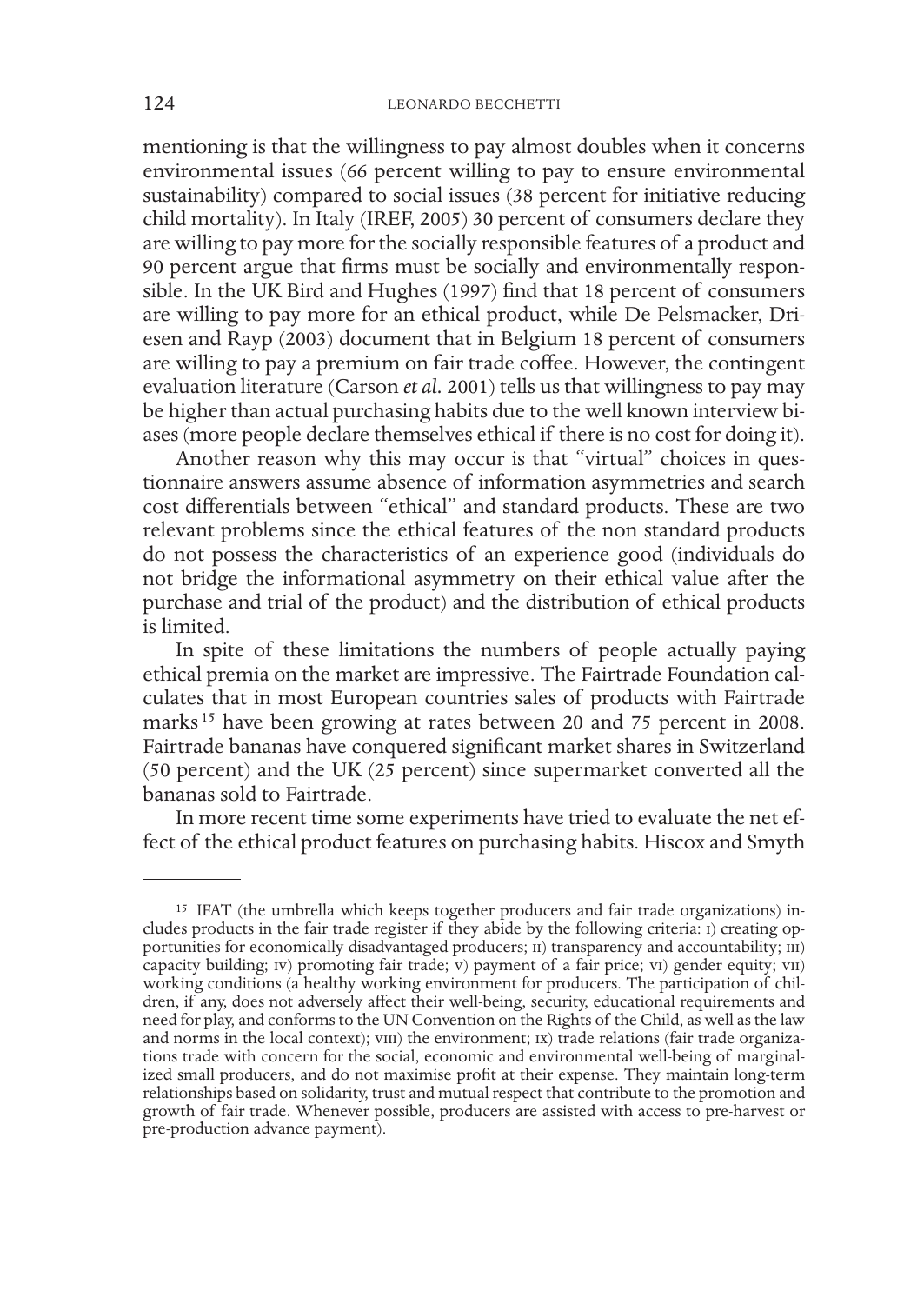(2010) attached on the showcase of a candle seller in *ABC carpet and store* in New York an announcement advertising its social and environmental stance and found that the seller increased by around 40 percent its sales with respect to the competitor selling just in front of it, even though the product of the former was sold with a 15 percent overprice.

With a similar experiment Hiscox, Broukhim, Litwin and Volosky (2011) find on E-Bay that the same announcement generates a 45 percent premium on polo t-shirts documenting how social and environmental responsibility raises significantly consumers' willingness to pay and reservation prices.

In the same way as "concerned" consumers may pay a premium for ethical products in financial markets, "concerned" investors may voluntarily accept constraints to the pursuit of the maximum risk-adjusted return from their investment in financial markets. According to the Social Investment Forum (2007) around 11 percent of the assets under professional management in the US (\$ 2.71 trillion) are socially responsible investments, that is, they are invested in funds which use social screens of shareholders advocacy in their management strategies. In the year 2010 the sum raised to \$3.07 trillions. The growth of socially responsible investment between 1995 and 2007 (324 percent) was much stronger than that of standard investment (260 percent).

Other "concerned" investors express their social responsibility by channeling funds to microfinance institutions via microfinance investment vehicles (more than \$ 6.2 billion in 2009 in 91 specialised vehicles). A large part of these funds support non profit maximizing microfinance institutions and accept lower returns in exchange of the satisfaction of promoting equal opportunities and market inclusion of borrowers who do not have access to traditional commercial banks (CGAP 2010). Another recent field of activity in which solidarity spirits are at work is that peer-to-peer lending electronic platforms. The most famous of them Kiva has collected since its origin (2005) 334 millon dollars from 795,051 lenders who accept to lend at zero interest rates. These resources financed poor borrowers from 154 microfinance institutions. The above mentioned figures reveal that the average amount lent is extremely small but Kiva revealed itself very effective in pooling resources from a large number of lenders.16 Non performing loan rates have been extraordinary low (1.02 %) for an activity where the geographical distance between lenders and borrowers is so high. The likely rationale is that microfinance organisations uses Kiva as a shop-window for their activity posting on the website stories and pictures of their most trust-

<sup>&</sup>lt;sup>16</sup> Kiva summary statistics at http://www.kiva.org/ (accessed July 30<sup>t</sup>, 2012).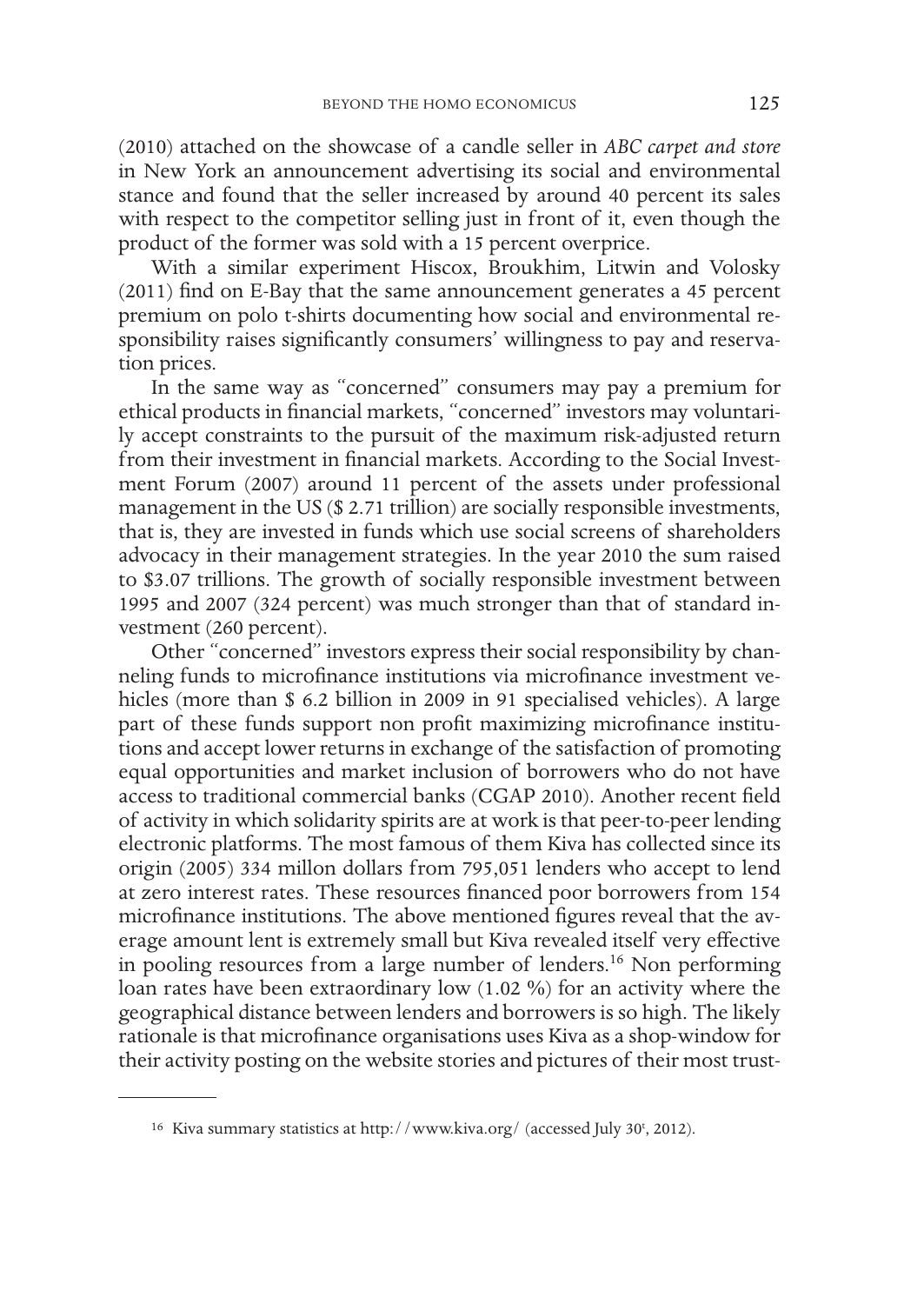worthy borrowers. All borrowers and organisations have a rating which reduces the informational asymmetries.

The examples described in this section not just confirm departures from the purely self regarding paradigm but also demonstrate that firms are well aware of this broadened consumers perspective and develop strategies aimed to capture ethical premia.

# 2.4. *Other Regarding Preferences in Lab and Quasi Natural Experiments*

In the previous sections we documented how a significant share of individuals follow what is apparently a non purely self regarding conduct by donating time, money and paying a premium for ethical features of consumption goods and financial investment. We however argued that the interpretation of these facts is not unambiguous since strategic reasons may mix up with purely altruistic motivations. Results from lab experiments are therefore particularly important since they may test and reject specific assumptions on individual preferences with ad hoc treatments which control for all other potential confounding factors and may be replicated by other researchers for different groups of individuals at different latitudes and time periods. The typical experiments used to test for the existence of other regarding preferences are Dictator Games (Andreoni and Miller 2002), Ultimatum games (Güth, Schmittberger and Schwarze 1982, Camerer and Thaler 1995), Gift Exchange Games (Fehr, Kirchsteiger and Reidl 1993, Fehr, Kirchler, Weichbold and Gächter 1998), Trust Games (Berg, Dickhaut and McCabe 1995, Ben-Ner e Putterman 2006) and Public Good Games (Fischbacher, Gächter and Fehr 2001, Sonnemans, Schram and Offerman 1999, Fehr and Gächter 2000).

The main finding of these experiments is that departures from the purely self regarding behaviour are massive and Nash (homo economicus) rationality is often followed by a minority of individuals.

A related fundamental result (in Prisoners' Dilemmas, Public Good and Trust Games) is that individuals facing social dilemmas depart from purely self regarding behaviour (and expect that other participants would do the same) since such decision would produce superior outcomes from both an individual and a social point of view. The dilemma is that the superior outcome is produced only if also the counterpart will follow the same route of action. Many individuals however accept such social risk and their confidence is productive from an economic point of view.

The most important results confirming what said above are those coming from the Dictator game. In the Dictator game a player is given an amount of money and can decide whatever part of it to donate to a second player. After this move there is no reply and the game ends. Under the re-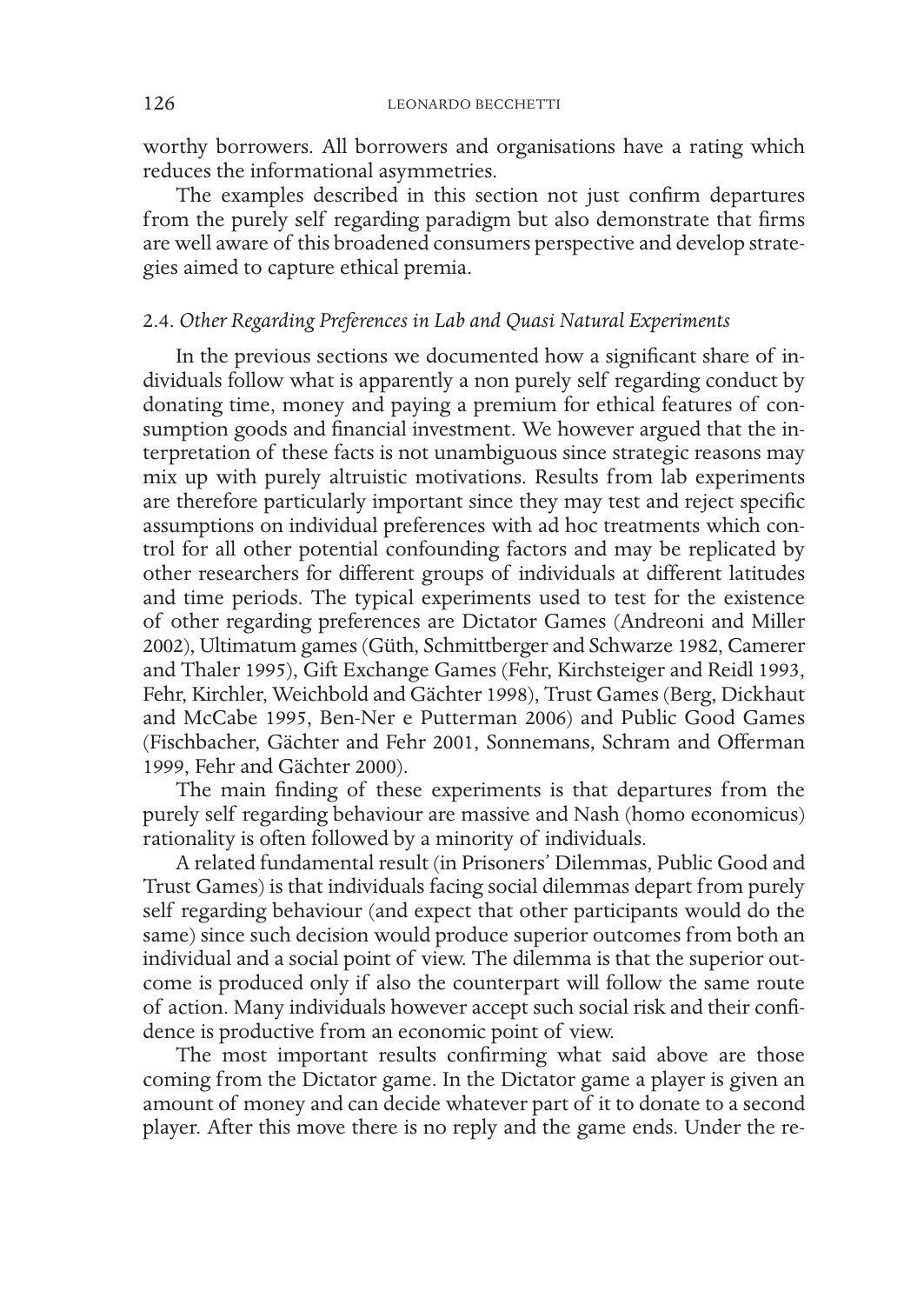ductionist anthropological paradigm of the homo economicus the dictator gives nothing since a donation would reduce her own monetary payoffs which is the only thing which matters. Note that, since the game ends with her move, the dictator has no strategic reasons to donate. In order to avoid that people generosity would be driven by friendship or sympathy for a counterpart, standard dictator games are generally played under the maximum social distance since the giver plays with a computer and cannot see who is on the other side.

A meta study of Engel (2010) examines results from around 328 different Dictator game experiments for a total of 20,813 observations. The result is that only around 36 percent individuals follow Nash rationality and give zero (based on these numbers the author can reject the null hypothesis that the dictator amount of giving is 0 with  $z = 35.44$ ,  $p < .0001$ ) and more than half give no less than 20 percent.

When analyzing factors affecting departures from the homo economicus behavior we find that the share of dictators giving zero falls to 28 percent if the money property rights are of the recipient and the dictator may take from him, 25 percent if players handle real money in the game, 19 percent if the recipient is deserving (ie. is identified as poor).17 A further interesting result is that student experiments (which are the vast majority of treatments) underestimate deviations from the self regarding paradigm. Students are those who are closer to the homo economicus behaviour (40 percent) while only 20 percent of children, 10 percent of middle age players and almost no one of the elders behave in this way.18

Engel's finally comments results of his meta-analysis by saying that "While normally a sizeable fraction of participants does indeed give nothing, as predicted by the payoff maximisation hypothesis, only very rarely this has been the majority choice. It by now is undisputed that

<sup>17</sup> On this point Konow (2009) argues that giving arises from a mix of unconditional and conditional altruism where the latter is related to context dependent norms where need can be more important than familiarity with the receiver.

<sup>&</sup>lt;sup>18</sup> Some recent developments of the dictator game literature seem to show that other regarding behavior is stronger when players can enjoy the benefit of the effect of their other regarding attitude on counterparts or when consequences of their actions are known to themselves and others. This is because in ANDREONI and BERNHEIM (2009) dictator giving is significantly reduced when a random mechanism is applied to it so that its effect on beneficiaries may vanish with a positive probability. Furthermore, when an exit option from the game is available (with the counterpart not being aware of it), individuals are willing to pay for it and keep for them all the rest (Broberg *et al.* 2005; Dana *et al.* 2006). Overall, these findings do not reject the hypothesis that other regarding behaviour may be viewed as the price individuals have to pay in terms of monetary payoffs if they want to create common consent with other people and relational goods (see section 2.5).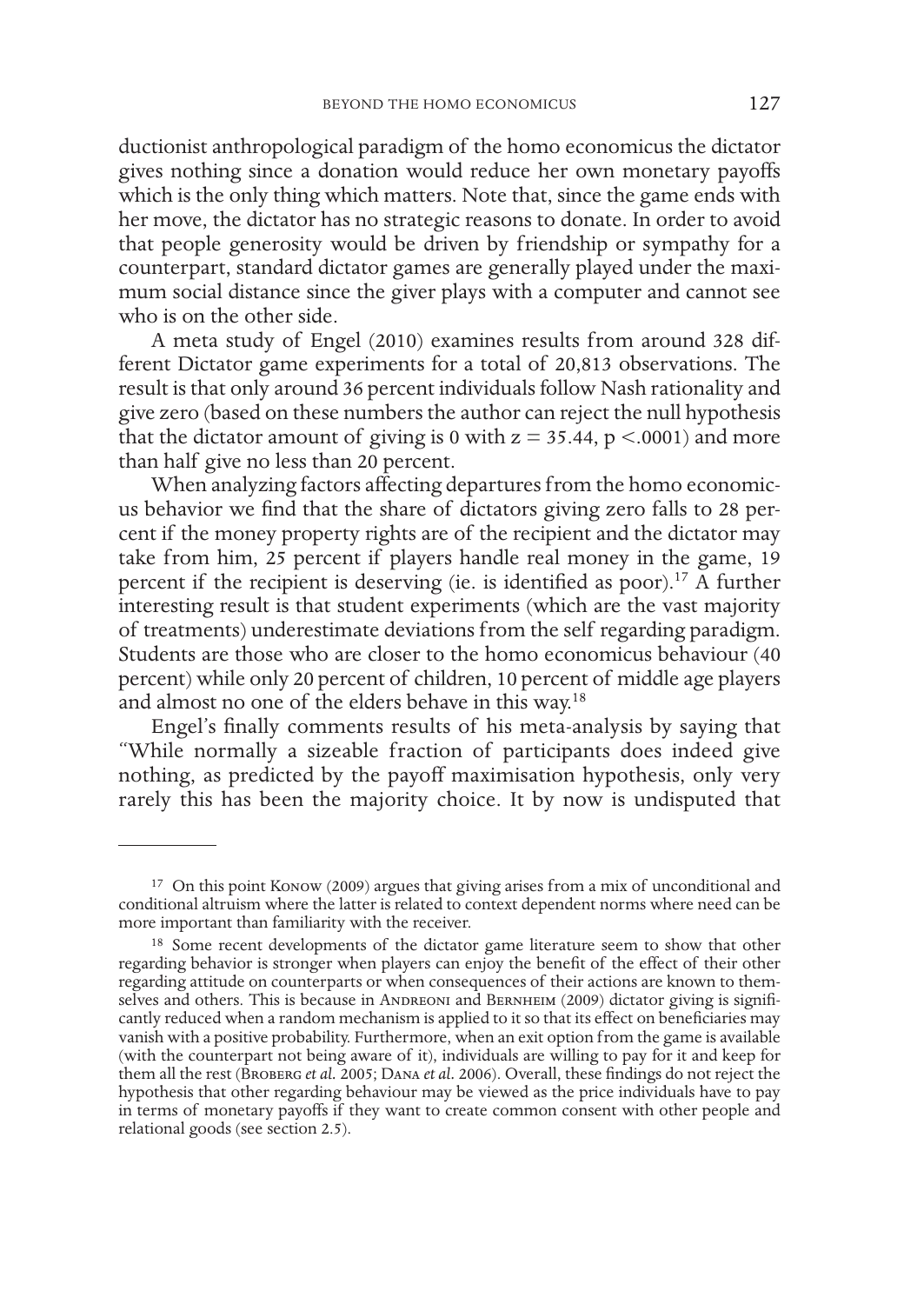human populations are systematically more benevolent than homo oeconomicus".19

Another impressive set of results comes from the meta analysis of Johnson and Mislin (2010) on 162 trust games with more than 23,000 observations. As it is well known the trust game is a sequential game in which the trustor has the first move and may give part of her endowment to a second player (the trustee). The amount of money sent by the trustor is tripled when transmitted to the trustee who may in turn decide how much of what received she want to send back to the trustor. After the trustee moves the game ends. As it is well known the Nash equilibrium of the game is the one in which both trustor and trustee send zero under the assumption that there is common knowledge that both players behave as *homines economici*. Deviations from the Nash equilibrium for the trustor may be generally due to strategic reasons, inequity aversion and pure altruism. Trustees have no strategic reasons to give back money and may deviate from the Nash solution due to inequity aversion, pure altruism and reciprocity or kindness.

The meta analysis reports average amounts sent by trustors and trustees in 35 different countries (equally waiting each experiment). The highest average amount is sent by trustees in Asia (.46) and the lowest in Africa (.32). All average contributions are significantly different from zero even though, differently what occurs in Dictator game meta experiment of Engels (2010), we do not have information about the share of individuals following Nash rationality.

The above mentioned lab experiments have helped researchers to identify specific forms of other regarding preferences in which contributing to the wellbeing of others significantly and positively affects one's own wellbeing. Individuals feel a disutility for inequality, an obligation to reciprocate for the kindness received and may have wellbeing of others in their utility functions. Technically speaking the implied broadened preference pattern has been shown to include elements of (positive and negative) reciprocity (Rabin 1993), other-regarding preferences (Cox 2004), inequity aversion (Fehr and Schmidt 1999 and Bolton and Ockenfels 2000), social-welfare preferences (Charness and Rabin 2002), and various forms of pure and impure (warm glow) altruism (Andreoni 1989 and 1990).

<sup>19</sup> The recent literature has qualified this general result investigating some relevant side questions. LIST (2007) demonstrates that, when individuals have also the opportunity of taking and not just of giving in Dictator games, they withold significantly more even though the result that they do not choose the most selfish solution is confirmed. Furthermore, there is widespread evidence that people tend to be more selfish when their endowments are not a gift given by experimenters but are deserved with effort or talent (BECCHETTI *et al.* 2011).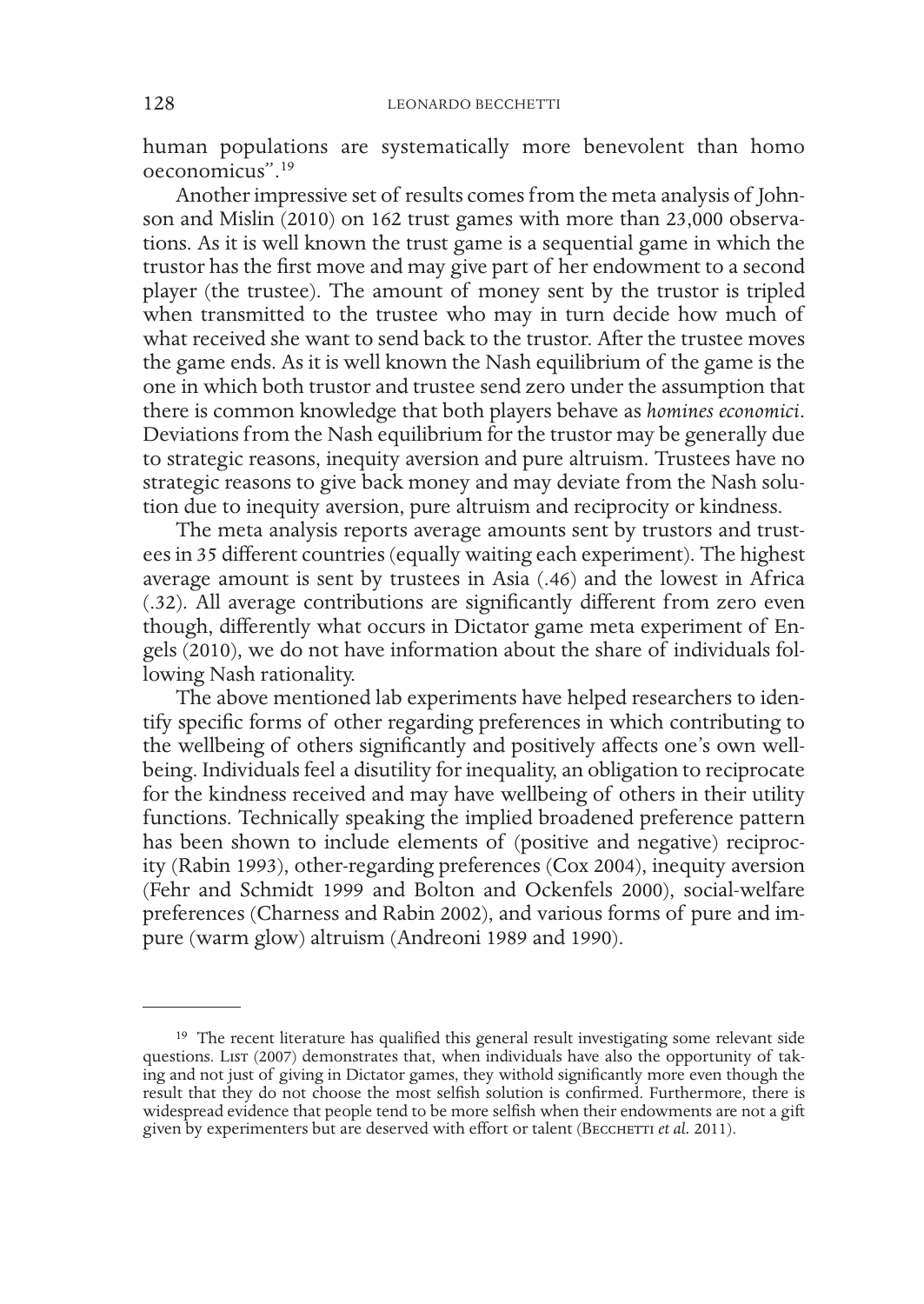### 2.5. *Relational Goods and Their Enjoyment*

Pro-social attitudes revealed by time and money donations and by the willingness to pay for socially and environmentally responsible products find close correspondence in the fact that, at every latitude and in every time period, quality of relational life, success/failure of love relationships and time spent with friends have strong and significant effects on life satisfaction and momentary affect.<sup>20</sup> Relating this to the previous section, life satisfaction results are consistent with experimental findings showing that: i) anytime we depart from anonymity and reduce social distance, behavior is less opportunistic; ii) propensity to give is reinforced when the direct bilateral relationship between giver and receiver is ensured (Andreoni and Bernheim 2009).

Such evidence has led a recent strand of economic research to devise the concept of relational goods.

For relational good we mean any kind of feeling positively contributing to individual's utility and life satisfaction whose "production" requires interaction with other individuals as necessary condition. The most typical examples of them are the enjoyment of a friendship or of a love relationship, or participation to the life of some club or association in which members are gathered by some common goals and enjoy their common consent. As such, relational goods obviously include companionship, emotional support, social approval, solidarity.

More formally, in order to compare relational goods with the more traditional private and public goods, the former have been defined as *a specific kind of local public goods (requiring the joint participation of at least two individuals) for which investment, production and consumption coincide* (Gui 2000; Ulhaner 1989; Becchetti and Pelloni 2010).

Relational goods are public goods in that they share with public goods the characteristics of nonrivalry (my own enjoyment of the good does not

<sup>20</sup> The empirical literature on the determinants of life satisfaction has boomed in the last decades. Its results have been considered reliable in spite of the methodological problems of lack of cardinality and of the limits in interpersonal comparability of self declared life satisfaction across individuals and countries. Note however that the most robust results are those from panel data fixed effect estimates in which what is measured is the impact of life events on within changes in life satisfaction (ie. changes of self declared life satisfaction for the same individual in two different periods of time) (for a survey see, among others, FREY and STUTZER 2002 and 2010; Clark *et al.* 2006). Quite recently the technique of vignettes has been elaborated: survey respondents observe in a picture (are narrated) a similar situation (of happiness/ sorrow) and have to evaluate the level of life satisfaction of the individual in it (CORRADO and WEEKS 2010, KING and WAND 2007).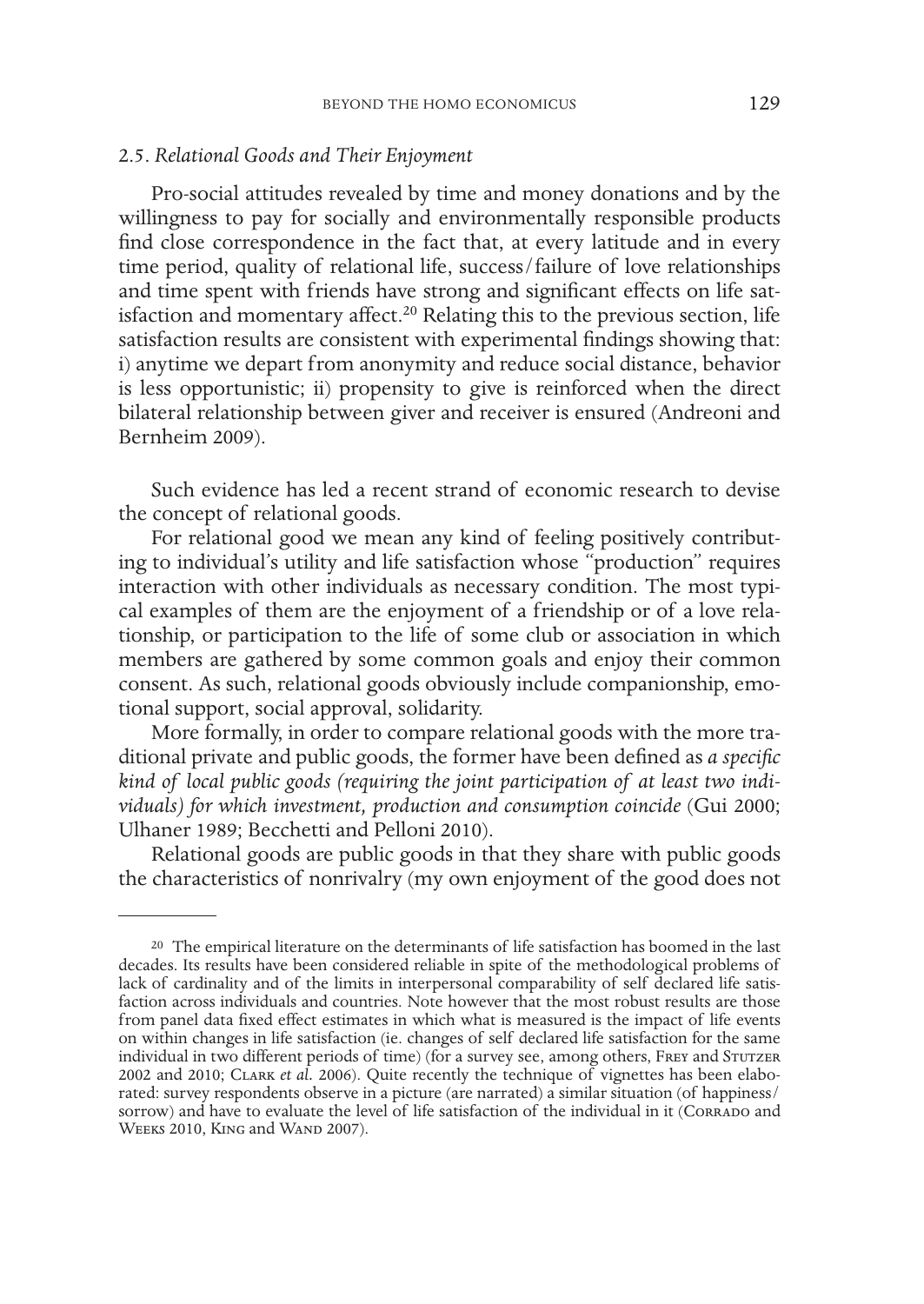"exhaust" the good and therefore does not prevent my companions from enjoying it) and non excludability (it is not possible to exclude those with which I generate the relational good from its enjoyment). They are however a special kind of public goods since, more than being nonrival, they can be defined *antirival* (the enjoyment of my companion actually depends on my participation and enjoyment, and is not merely not excluded by it). Furthermore, the local characteristic of this good implies that properties of nonrivalry and non excludability apply only to the group which produces and consumes the relational goods (ie. if I organize a private party I can prevent participation of people I do not want to invite).

A very interesting point relates to the quality or intensity of relational goods. On this point Bardsley and Sugden (2006) borrow from the Adam Smith's *Theory of Moral Sentiments* concept of 'fellow-feelings'. According to Smith the factor determining the positive influence on individual utility when enjoying relational goods is the fellow feeling or the common consent which, in turn, depends on an intellectual agreement but also on the intensity of (good or bad) emotional experiences lived together.<sup>21</sup> Bardsley and Sugden (2006) define such fellow feelings as "mental states produced during such non instrumental social interactions".

The evidence on the positive impact of factors involving good human relationships on life satisfaction is impressive and seems to provide strong support to the Aristotelean anthropological paradigm of the human being as *zoon politicon*. At every latitude, and for any considered period, we find nowhere, to our knowledge, a negative and significant effect of factors such as marriage (success of love relationships), $22$  religious practice, time spent meeting friends, voluntary activity, number of people on which we can count.

A recent contribution by Helliwell (2008) considers two of the largest international databases including data on self declared life satisfaction such as the World Value Survey and the Gallup. It shows looking at different continental subsamples that, in any case, marriage and living as married,

<sup>&</sup>lt;sup>21</sup> Smith argues that experiences do not need to be related to positive events since com-<br>panionship generated when suffering together bad experiences (ie. attending the funeral of a friend) may produce very strong relational goods as well.

<sup>&</sup>lt;sup>22</sup> Relational good indicators have been recently introduced among those monitored at international level by OECD which included the number of friends individuals can rely on in the OECD better life index set of indicators (http://www.oecdbetterlifeindex.org/, accessed October 22, 2019). Relational goods are among the main considered categories as well in the recent creation in Italy of indicators of fair and sustainable wellbeing by ISTAT after a participated process in which experts elaborated such indicators after the definition of the relative domains by representative members of the civil society (http://www.istat.it/it/archivio/65333, accessed October 22, 2019).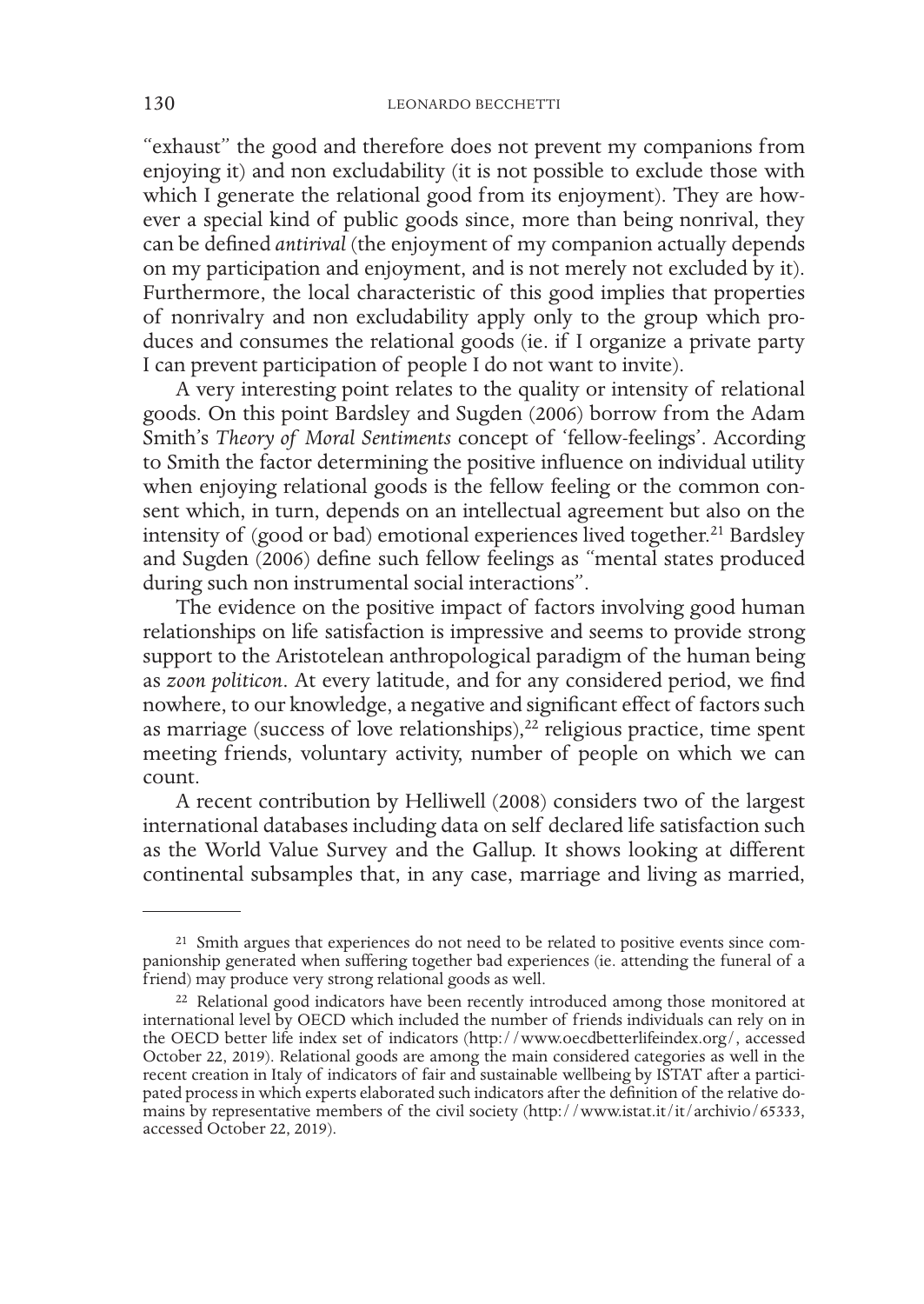voluntary activity and number of people on which we can rely on, are significantly and positively correlated with life satisfaction.

Another interesting stylized fact in the life satisfaction literature which tells us something about the importance of others is the paradox of the relationship between children and life satisfaction. If we consider the vast majority of empirical papers the number of children is not significant or even negative. However the literature documents that having children has three main separate effects on individuals life: reduction of per capita disposable income in the household, pressure on time use and enjoyment of a relational good. If we control for the first two factors which negatively affect happiness the effect of the third factor has been shown to be largely significant (Becchetti, Giachin Ricca and Pelloni 2011, Stanca 2009).

The importance of good relationships for our life is confirmed by medical studies showing that health vulnerability is significantly and positively affected by loneliness. Epidemiological studies also provide wide evidence that the lone elders survival is lower than that of the elders with richer relational life under heat waves (Klinenberg 2008).

As it is well known a positive and significant relation does not imply a one-way causation from good relational life to life satisfaction. Especially in the case of relational goods the inverse causality link cannot be neglected and is often at work. If, for whatever contingent or long lasting psychological reason, I become happier I will tend to have a better relational life. Unfortunately, the introduction of fixed effects which control for time invariant idiosyncratic characteristics is not enough to control for reverse causation. It may well be that the positive correlation we observe is in fact determined by a positive change in life satisfaction which generates positive changes in relational goods.

Several papers have tried to solve this conundrum with various approaches.

Frey and Stutzer (2006) document that life satisfaction around marriage events is inverse U-shaped identifying conditions by which marriages generate more satisfaction among partners. Clark *et al.* (2008) also look at dynamic effects of marital status events and find that the loss of the partner generates a deep fall in life satisfaction at the event date and in the year after, while marriage has positive and significant impact from 3 years before to one year after. On the contrary, divorce generates negative effects which are significant up to the last (fifth year) after the event analysed in the research.

Meyer and Stutzer (2008) used the German reunification as an exogenous shock in order to evaluate the impact of the end of activity of a large number of voluntary organisations on the wellbeing of East Germans. Becchetti, Giachin Ricca and Pelloni (2011) evaluated the impact of rela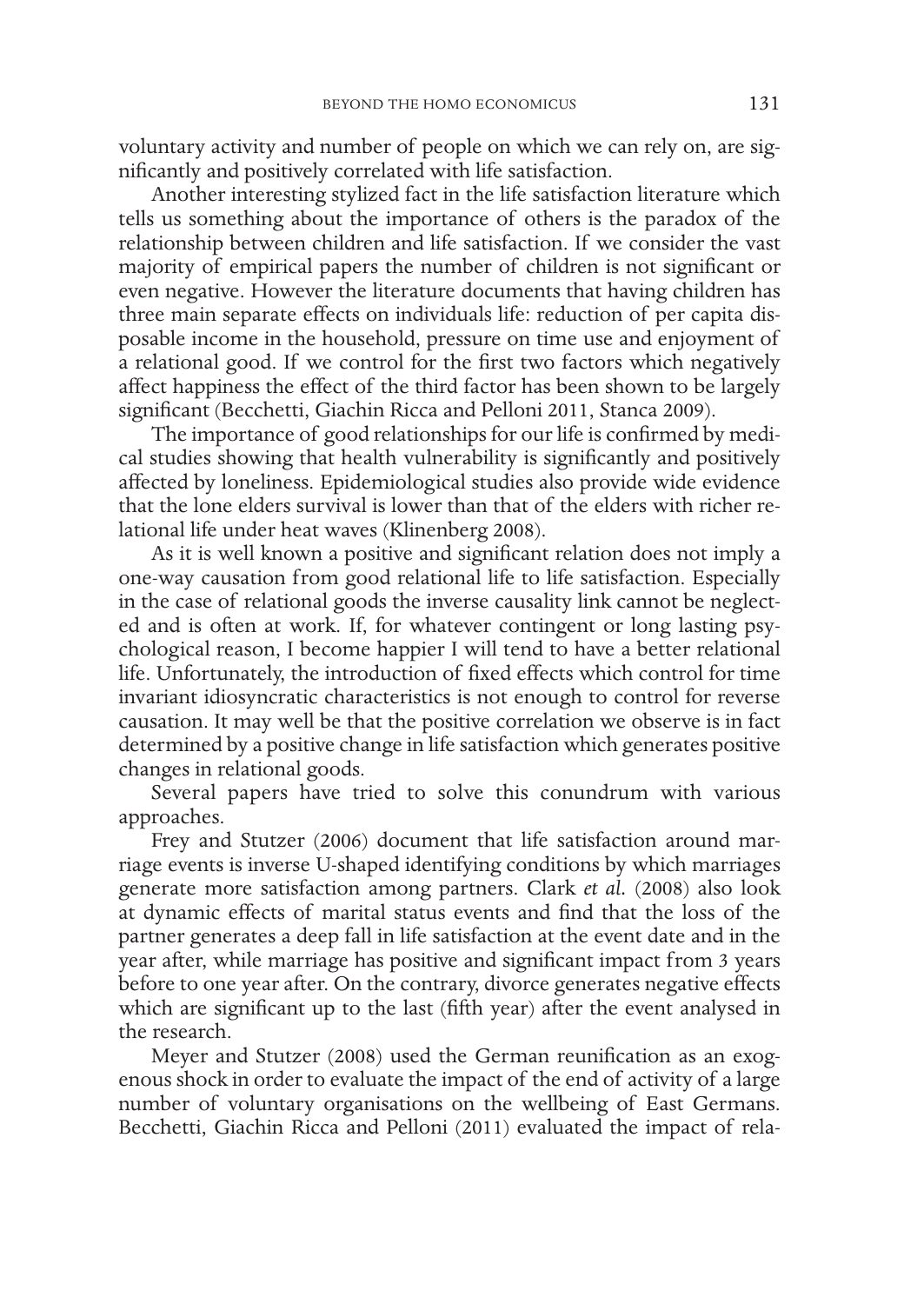tional goods on happiness in Germany by using the average probability of retirement for a given age as instrument. The authors first demonstrate how retirement is a positive shock which significantly increases leisure time and leisure satisfaction and then show with the instrumented regressions a significant causal nexus from enjoyment of relational goods to life satisfaction.

As a final consideration it must be obviously remembered that others (and their utility or wellbeing) do not enter only positively in one's own utility function. The vast literature on relative income shows that individuals are deeply affected by pecuniary (and also non pecuniary) comparisons with their peers (Ferrer-i-Carbonell 2005). In general an outcome which is below the average of our reference group (ie. the group of those with which I compare) tends to affect negatively individual well being with the exception of cases and countries in which vertical mobility is very high and the improvement of wellbeing of peers raises the probability of my own improvement.<sup>23</sup>

A second obvious caveat is that, even though relational life is fundamental for individual wellbeing, it does not automatically have positive effects for the society as a whole.24 Phenomena such as amoral familism, corporatism or even mafia connections tell us that the interest of a group of individuals linked by close ties can be pursued at the expenses of the interest of third parties. Nonetheless, and this is what matters to our purpose, the reductionist individualist approach to the definition of individual utility which neglects the role of relational life is strongly rejected by empirical evidence.

To sum up, individuals donate time, money, find large part of their enjoyment and sense of life in cultivating relationships. Neglecting it can be even economically counterproductive since economic fertility crucially depends on the quality of interpersonal relationships in social dilemmas such as those represented in Trust Investment games or Prisoners' dilemmas which are part of everyday economic interactions. Such dilemmas tell us that – in presence of three factors such as asymmetric information, incomplete contracts and limits of civil justice – absence of trust, trustworthiness

<sup>23</sup> See results of Senik (2004) in transition countries, Jiang *et al.* (2009) in urban China and BECCHETTI and SAVASTANO (2009) in Albania, among others.

<sup>24</sup> An interesting branch of the literature analyzes what is the social capital produced internally and externally by members of Olson (those mainly looking at the interests of members) and Putnam (those by which members mainly aim to provide benefits for third parties) organisations. Results show in general that members of such organisations exhibit higher trust and trustworthiness in public good games even though documenting some forms of "in-group bias" (DEGLI ANTONI and GRIMALDA 2011).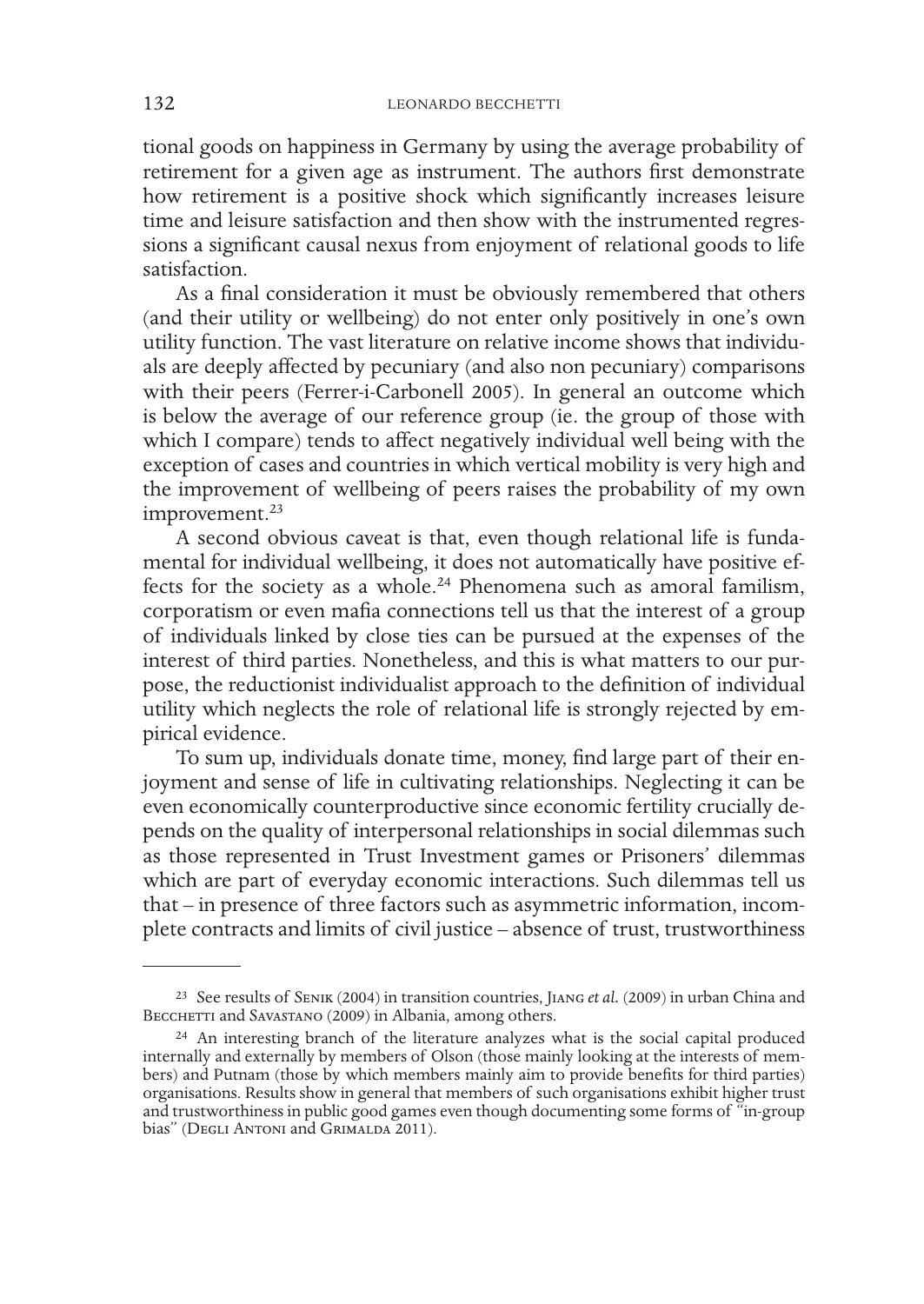or team working cooperative attitudes make economic outcomes suboptimal from both an individual and an aggregate point of view.

### 3. Hints for a New Paradigm

Based on the evidence provided above on the vast violations to the purely self regarding preference paradigm we try to sketch the main features of a plausible alternative framework, consistent with the observed "stylized facts" of human behavior which we documented in the previous sections. In doing so we are aware that this represents the most difficult part of this paper. We however think that our effort can be regarded as a first step providing a good stimulus for further research in this direction.

Imagine a world in which individual preferences are represented by the following instantaneous utility functions

$$
U_{it} = f(a^{\star}[X_{is} + U_{j}](V_{t}), RG_{ij} (min[R_{i}, R_{j}]), b^{\star}X_{ic})
$$
\n(1.1)

$$
U_{jt} = f(a^{\star}[X_{is} + U_{i}](V_{t}), RG_{ij}(min[R_{i}, R_{j}]), b^{\star}X_{ic})
$$
\n(1.2)

subject to the following constraints

| $V_{it} = -c(X_{ic})V_{it-1} + I_{it}$    | (2.1) |
|-------------------------------------------|-------|
| $M_i = p_c X_{ic} + p_s X_{is}$           | (2.2) |
| $M_i = M_{oi} + wL_i$                     | (2.3) |
| $\overline{L} = L_{ik} + I_{i0} + R_{i0}$ | (2.4) |
| $I_i = I_{0i} + I_{i0k}(L_{ik})$          | (2.5) |
| $R_i = R_{io} + R_{i0k}(L_{ik})$          | (2.6) |

The utility functions (1.1 and 1.2) are made essentially by four components. The first part in square brackets identifies two components which positively affect utility only if the level of virtues (V) is high; the two are a stimulus good  $(X_i s)$  and the utility of a counterpart  $(U_j)$ . A third element is a relational good  $(RG)^{25}$  whose quality depends on the minimum time invested (R) in it by two partners.<sup>26</sup> The fourth component is represented by

<sup>&</sup>lt;sup>25</sup> For simplicity the relational good is a relationship between individual i and individual j but of course many relational goods (such as, for instance, club participation) are between a larger number of agents. The definition of relational goods as local public goods is provided in section 2.5.

<sup>26</sup> For the sake of simplicity we ignore here the gender problem. Fleche *et al.* (2019) show that women who work more than their spouse feel less satisfied with relationships and family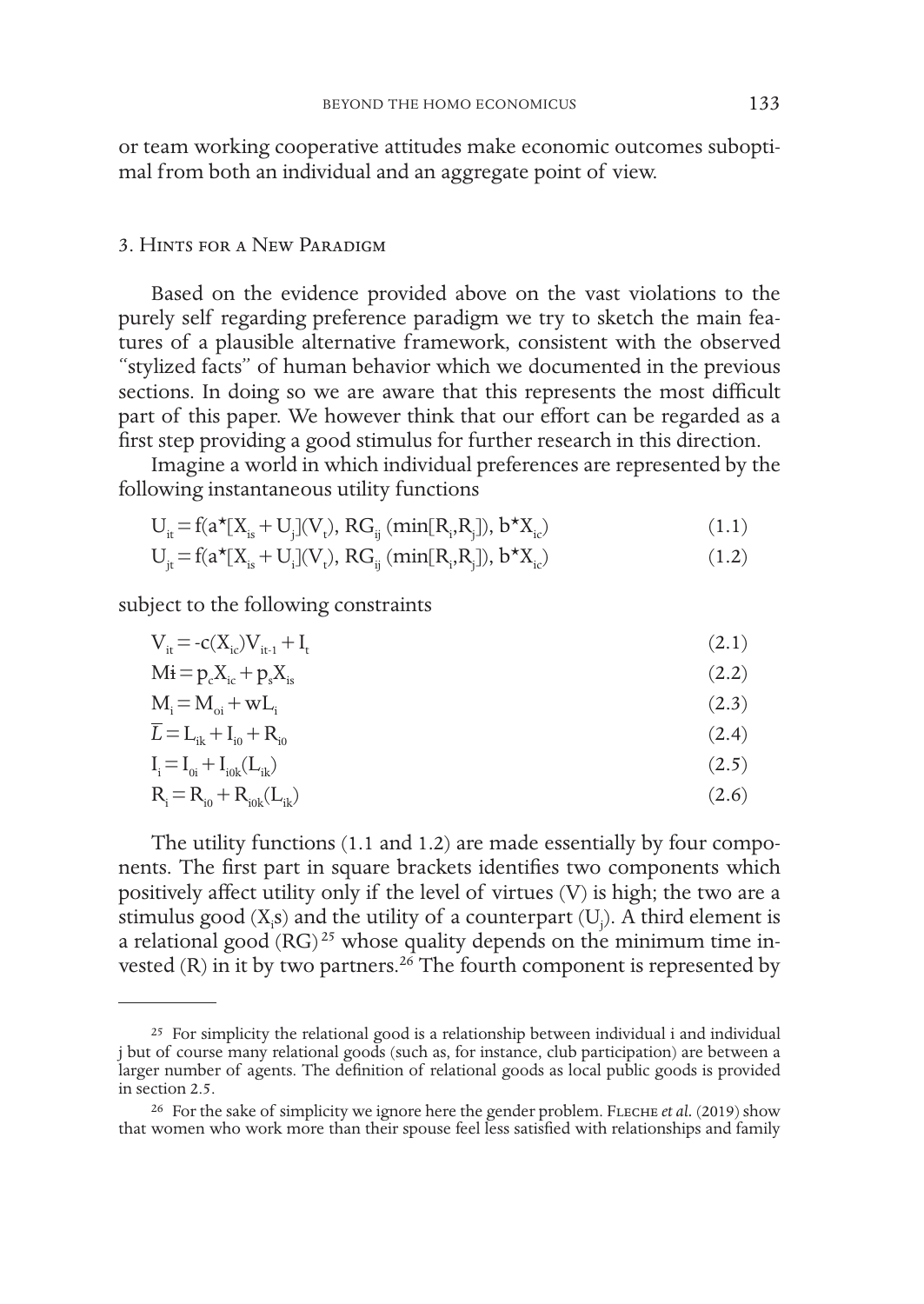a comfort good  $(X_i c)$  which can be consumed also for low levels of virtue. Note that our assumption of a>b implies that stimulus goods give higher contribution than comfort goods to individual wellbeing. For simplicity we assume that there is only one standard type of comfort, relational and stimulus goods while in the reality there are many of them. The comfort good is assumed to create addiction, thereby depleting the current stock of virtues and negatively affecting its law of motion in (2.1).

Note that the presence of relational goods (RG) creates a second indirect source of interdependence between utility functions. If the relational good is high (low) both individuals are happier (less happy) since the relational good is a shared (local public) good. This is a way of considering others different from the more traditional one of incorporating the utility function of the individual j in that of the individual i also considered in our specification.

Hence, our model depicts a paradoxical word where the highest quality goods can be consumed only with previous investment in virtues. Far from any moralistic consideration we may make the case of two individuals on the top of a snow capped mountain on a sunny day. The first has invested in learning how to ski and may therefore enjoy a superior good represented by skying down along the slope. The second has not and cannot consume the good. We may reasonably assume that he therefore ends up spending the entire day consuming comfort goods in a shop enjoying relatively lower satisfaction.

On the contrary, low quality comfort goods can always be consumed but they may create addiction leading to the depletion of accumulated virtues. A clear example of it is alcohol, drugs but also TV dependence. The more individuals consume this kind of goods, the more they deplete virtues and therefore get further from the possibility of consuming stimulus goods.27

The two individuals considered in the model face the same six constraints. The first (2.1) is represented by the law of motion of virtues which is a typical capital accumulation equation in which, in any period, investment in virtues is added (It) and there is some depreciation of the previous-

life. This implies that culture and the unequal balance of family tasks may lead to change our assumption. More specifically, when living in such cultural environment women's utility from the family relational good may be lower than their time invested if they are the member of the couple investing less time in it.

<sup>&</sup>lt;sup>27</sup> We do not go in depth on this point in the paper for sake of space but there is ample literature which evidences that consumption of what we consider comfort goods (ie. hours spent watching television) contribute negatively to life satisfaction. It is more intuitive to understand that comfort goods which produce heavier forms of dependence (ie. drug or alcohol addiction) do not impact positively on happiness (Bruni and Stanca 2008).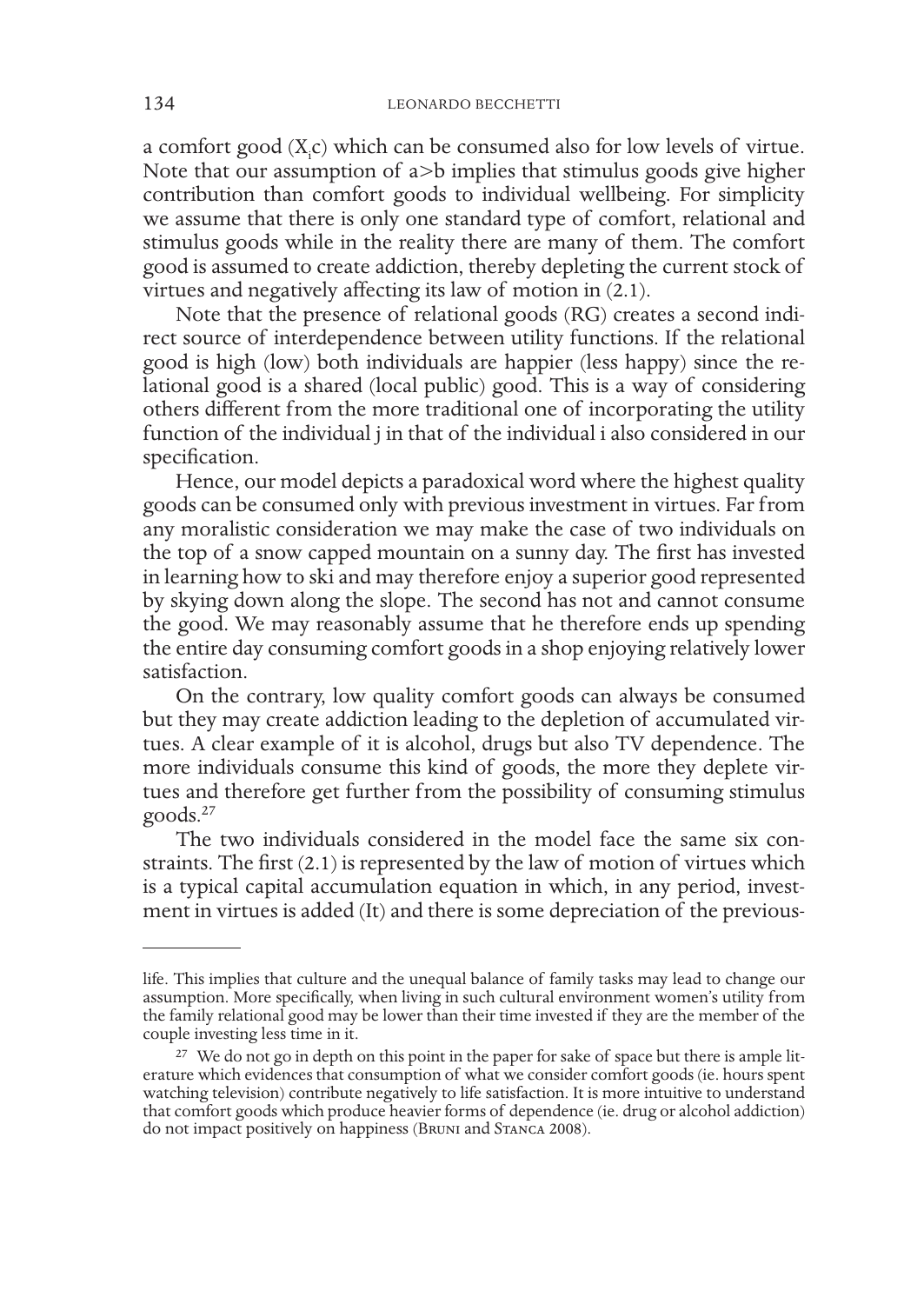ly accumulated stock of virtues  $(V_{t-1})$  which is proportional to the amount of comfort goods consumed. Time subscripts are omitted from simplicity from the other five static constraints which follow. The second (2.2) is the standard budget constraint which establishes that comfort and stimulus goods may be bought up to the maximum amount of income (M) available.<sup>28</sup> In the third constraint  $(2.3)$  income is the sum of non labour  $(Mo)$ and labour income where labour income is the product of hourly wage (w) and hours worked (L). The fourth constraint (2.4) tells us that the amount of time available daily  $(\overline{L})$  can be used working  $(L)$  investing in virtues  $(I)$ or in relational activities (LR). Finally, these three activities are however not mutually exclusive and each type of work can produce some amounts of investment in virtues or relational activities (2.5 and 2.6).

The model implies: i) rationality (individuals maximize their utility function subject to the given constraints) and preferentialist individualism which is however not fully self regarding (the utility function includes other regarding preferences and relational goods). It is in part objectivist since some arguments are common to all individuals.

It is easy to check without further analytical detail that the model also allows for the possibility of multiple equilibria. For high discount rates individuals may be trapped in an equilibrium of high consumption of comfort goods and low investment in virtues, which further deplete as far as individuals consume comfort goods and do not allow them to achieve superior goods. Such individuals are therefore bounded to low life satisfaction levels. For low discount rates individuals invest more in virtues and have therefore the possibility of achieving stimulus and relational goods and achieve higher levels of sympathy.

It can be easily verified that this type of model provides predictions which reject the dichotomy between purely self regarding happy individuals and less happy individuals bound to respect social norms. Its predictions are more consistent with evidence and choices described in sections 2.1-2.6. Individuals who invest enough to have access to stimulus goods are happier while those who remain trapped into low levels of virtue consume comfort goods and end up having lower life satisfaction levels.

Another likely implication of the model is that it provides another explanation for the coexistence of the Easterlin paradox (non increasing relationship between income and happiness at aggregate level) and the positive relationship between individual happiness and income. Beyond the relative income explanation (see Clark *et al.* 2008) our model says that deterioration

<sup>&</sup>lt;sup>28</sup> The model can be slightly complicated if we assume that investment in virtues and in relational goods is not always without economic costs.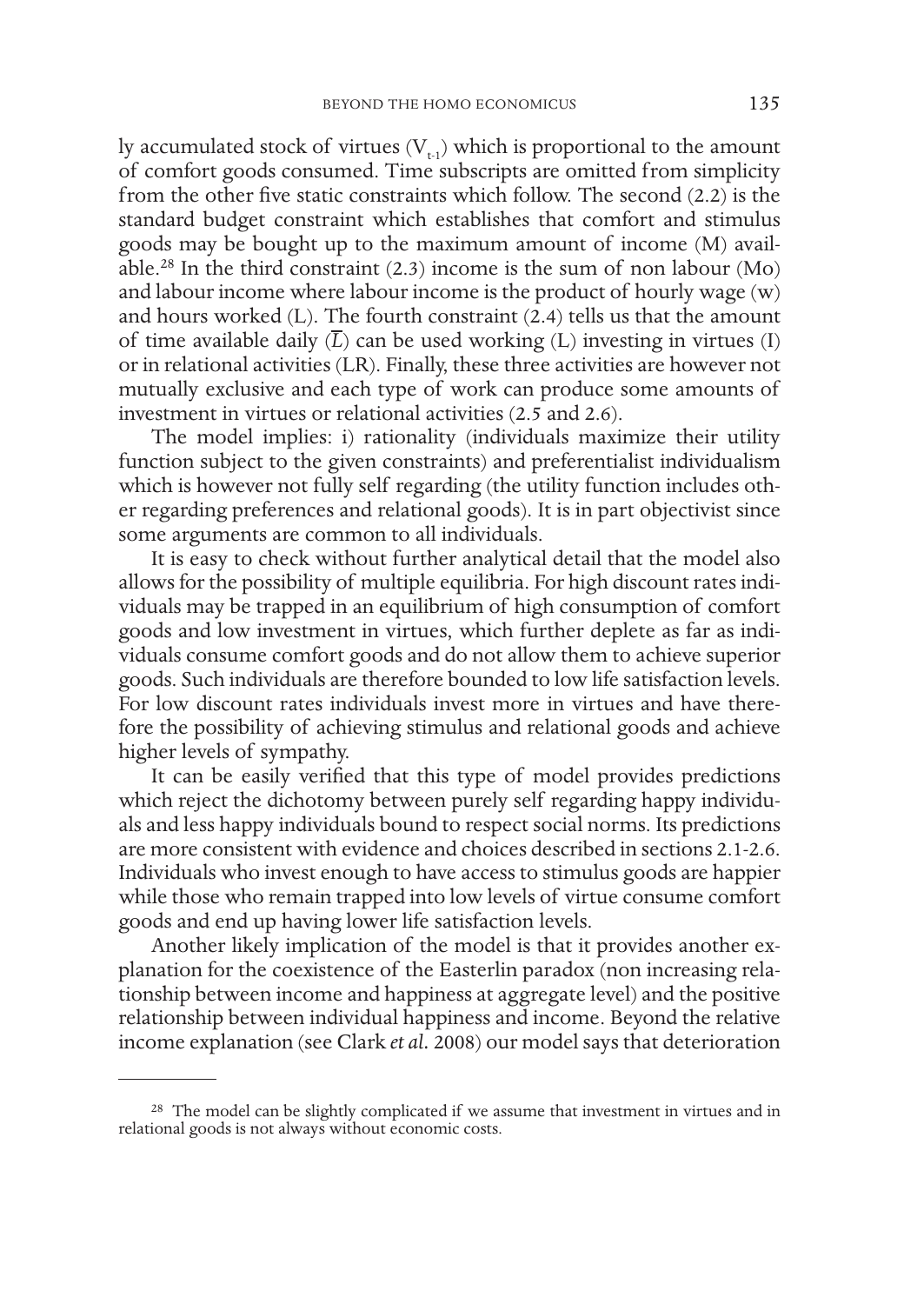of relational goods and of the investment in stimulus good may be concurring drivers reconciling the Easterlin paradox with the positive happinessincome relationship at individual level.

### 4. Conclusions

Economics without a serious focus on non purely self regarding preferences and the quality of relationships is like physics which ignores the existence of the electron. Research on voluntary work, charitable donations, determinants of life satisfaction, ethical consumption and investment and lab experiments on human preferences produce evidence which is difficult to reconcile with the simplified paradigm of purely self regarding human preferences which has been the basis of economic modeling for ages.

A significant share of individuals donate time and money, trade off economic convenience with the satisfaction of contributing to an ethical cause and depart from purely self regarding rationality in lab experiments. This evidence should lead us to reject the standard paradigm in favour of a broader one which accounts for other regarding preference patterns (which may be specified as conditional or unconditional altruism, inequity aversion, reciprocity, etc.). Since such departures allow them to achieve superior personal and social outcomes in well known social dilemmas which are typical of economic life (trust games, prisoners' dilemmas and public good games), we should wonder whether the purely self regarding rationality is not an inferior form of rationality with respect to a socially richer team working attitude and whether people in real life are not more capable than theoreticians of grasping such superior rationality.29 Last but not least, the empirical literature on life satisfaction has widely demonstrated that good relationships with other human beings are essential drivers of happiness.

Based on these considerations we must wonder whether, following also the intuitions of the classics (see introduction), it is time to create an alternative broadened paradigm which is capable of accommodating this empirical evidence. In the third section of the paper we outline some features of this new paradigm.

The paradigm consistent with the evidence provided in this paper must take into account that the majority of individuals have in some way the wellbeing of others in their utility functions (inequity aversion, altruism

<sup>&</sup>lt;sup>29</sup> The paradox is that even game theorists have been demonstrated under certain condition not to follow standard Nash rationality but rather prefer (even in one shot simultaneous games) cooperative strategies which can lead to superior outcomes when facing social dilemmas (see for instance their behavior in Travellers' Games in the Becker *et al.* paper (2005)).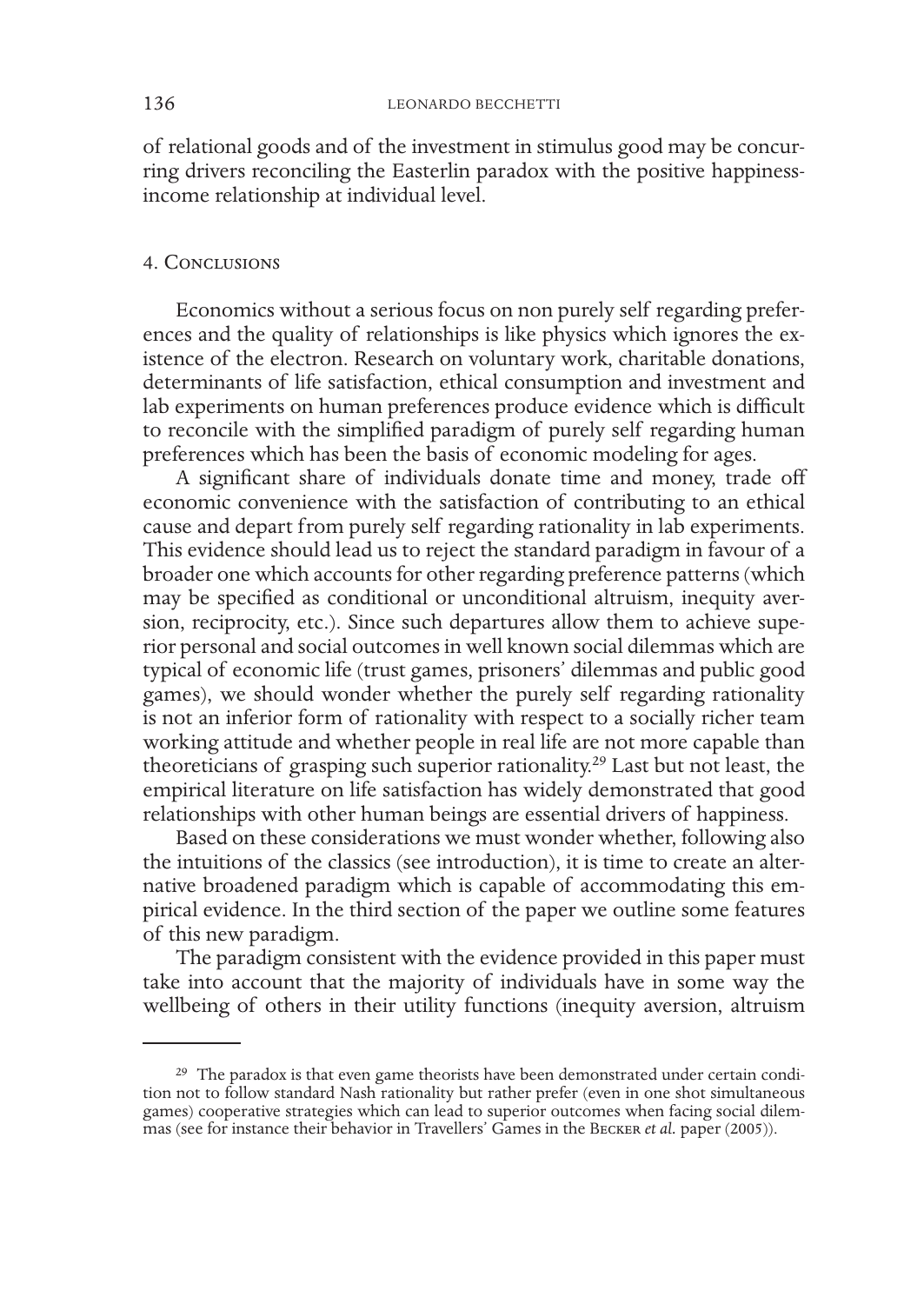pure or strategic, kindness or reciprocity) or, put on negative terms, do not have only self regarding arguments on their utility function. If this may be in part due to strategic reasons (I may be self regarding but I play social because I expect my counterpart to be social and I hope to get more by playing in this way) or for creating good relationships with others which we saw affect significantly life satisfaction, part of this non entirely self regarding attitude is also due to inequity aversion or pure altruism. At the same time, while acknowledging for other regarding behavior, we must also take into account that a share of individuals behave like homo economicus as shown in the experimental results we discuss in section 2.4.

This is why in our last section we sketch some features of a new "Aristotelean" anthropological paradigm in which individuals enjoy wellbeing of other individuals and relational goods in addition to two types of consumption goods. Going back to an old idea of Scitowsky (1976) we argue that the first type of the latter are a sort of *stimulus goods*, have stronger impact on life satisfaction but require investment in virtues in order to be enjoyed. The second type, on the contrary, are *comfort goods* and when we consume them we deplete our stock of virtues. These characteristics generate multiple equilibria. From initial conditions with a low level of virtue stimulus goods cannot be achieved, the individual consumes only comfort goods but in this way she further depletes her stock of virtues. This kind of individual ends up behaving like an homo economicus, has low quality relational goods and ends up being unhappy. On the other side, from high levels of virtue individuals enjoy stimulus goods, have good quality of relational life and behave differently from the homo economicus.

The crucial policy prediction of this model is that it is important to favour investment in virtues in order to stimulate social attitudes of individuals (which are also socially desirable from an economic point of view) or even to create frames which may foster individuals to switch from the individualistic to the cooperative attitude. The alternative paradigm helps us to find a way out from the paradox of a world populated only by purely selfish individuals where it is almost impossible to avoid conflicts of interests and find benevolent planners who fix rules which reconcile the pursuit of individual interest with social optimum. If a significant amount of individuals have a non negligible share of other regarding components, the latter can be considered natural antibodies which the society has in order to avoid disruptive or anarchic tendencies. Policies aimed at stimulating and reinforcing these antibodies and the law of motion of social responsibility may be extremely helpful for the pursuit of societal wellbeing and for the reduction of costs of top down institutional intervention.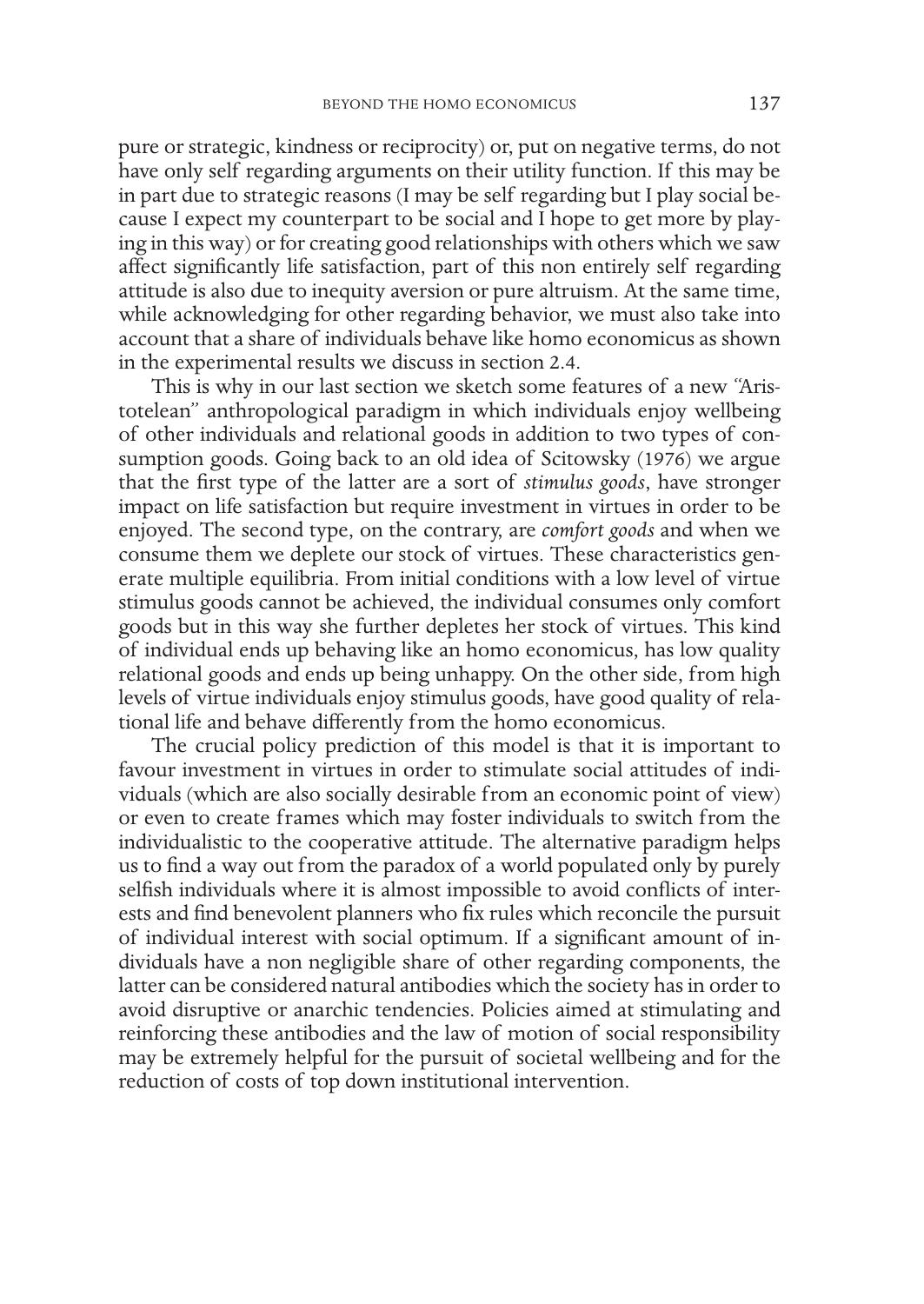### **REFERENCES**

- Andreoni J. 1989, "Giving with Impure Altruism: Applications to Charity and Ricardian Equivalence", *Journal of Political Economy*, 97: 1447-1458.
- 1990, "Impure Altruism and Donations to Public Goods: A Theory of Warm-Glow Giving", *Economic Journal*, 100 (401): 464-477.
- 2001, "The Economics of Philanthropy", in N. Smeltser and P. Baltes (eds.), *International Encyclopedia of Social and Behavioral Sciences*, Elsevier: Oxford: 11369-11376.
- 2006, "Philanthropy", in S.-C. Kolm and J. Mercier Ythier (eds.), *The Handbook of the Economics of Giving, Altruism and Reciprocity*, vol. 2, Amsterdam: North Holland: 1201-1269.
- Andreoni J. and Bernheim B.D. 2009, "Social Image and the 50-50 Norm: A Theoretical and Experimental Analysis of Audience Effects", *Econometrica*, 77 (5): 1607-1636.
- Andreoni J. and Miller J. 2002, "Giving According to GARP: An Experimental Test of the Rationality of Altruism", *Econometrica*, 70 (2): 737-753.
- Arora S. and Shubhashis G. 1995, "Toward a Theoretical Model of Voluntary Overcompliance", *Journal of Economic Behavior and Organization*, 28 (3): 289-309.
- BAGNOLI M. and WATTS S.G. 2003, "Selling to Socially Responsible Consumers: Competition and The Private Provision of Public Goods", *Journal of Economics and Management Strategy*, 12 (3): 419-445.
- BARDSLEY N. and SUGDEN R. 2006, *Human Nature and Sociality in Economics. Handbook on the Economics of Giving, Reciprocity and Altruism*, vol. 1, Burlington: Elsevier: 731-768.
- Basu K. 1994, "The Traveler's Dilemma: Paradoxes of Rationality in Game Theory", *American Economic Review*, 84 (2): 391-395.
- BECCHETTI L., GIACHIN RICCA E. and PELLONI A. 2009, "Children, Happiness and Taxation", *Econometica Working Paper* 12.
- 2011, "The 60es Turnaround as a Test on the Causal Relationship between Sociability and Happiness", *SOEP Papers on Multidisciplinary Data Research* 209, and *Econometrica Working Paper, Social Indicators* forth.
- BECCHETTI L., PELLONI, A. and ROSSETTI F. 2008, "Relational Goods, Sociability and Happiness", *Kyklos*, 61 (3): 343-363.
- BECCHETTI L., DEGLI ANTONI G., OTTONE S. and SOLFERINO N. 2011, "Spectators versus Stakeholders with or without Veil of Ignorance: The Difference It Makes for Justice and Chosen Distribution Criteria", *Econometica Working Paper* 31.
- BECCHETTI L. and SAVASTANO S. 2009, "The Money-Happiness Relationship in Transition Countries: Evidence from Albania", *Aiccon Working Paper*.
- BECKER T., CARTER M. and NAEVE J. 2005, "Experts Playing the Travelers Dilemma", Institute for Economics, Hohenheim University, *Working Paper* 252.
- BEN-NER A. and PUTTERMAN L. 2010, "Trusting, Trustworthiness, and CSR: Some Experiments and Implications", in L. Sacconi, M. Blair, R.E. Freeman and A. Vercelli (eds.), *Corporate Social Responsibility and Corporate Governance: The Contribution of Economic Theory and Related Disciplines*, Basingstoke: Palgrave Macmillan.
- Benjamin D.J., Heffetz O., Kimball M.S. and Rees-Jones A. 2012, "What Do You Think Would Make You Happier? What Do You Think You Would Choose?", *American Economic Review*, 102 (5): 2083-2110.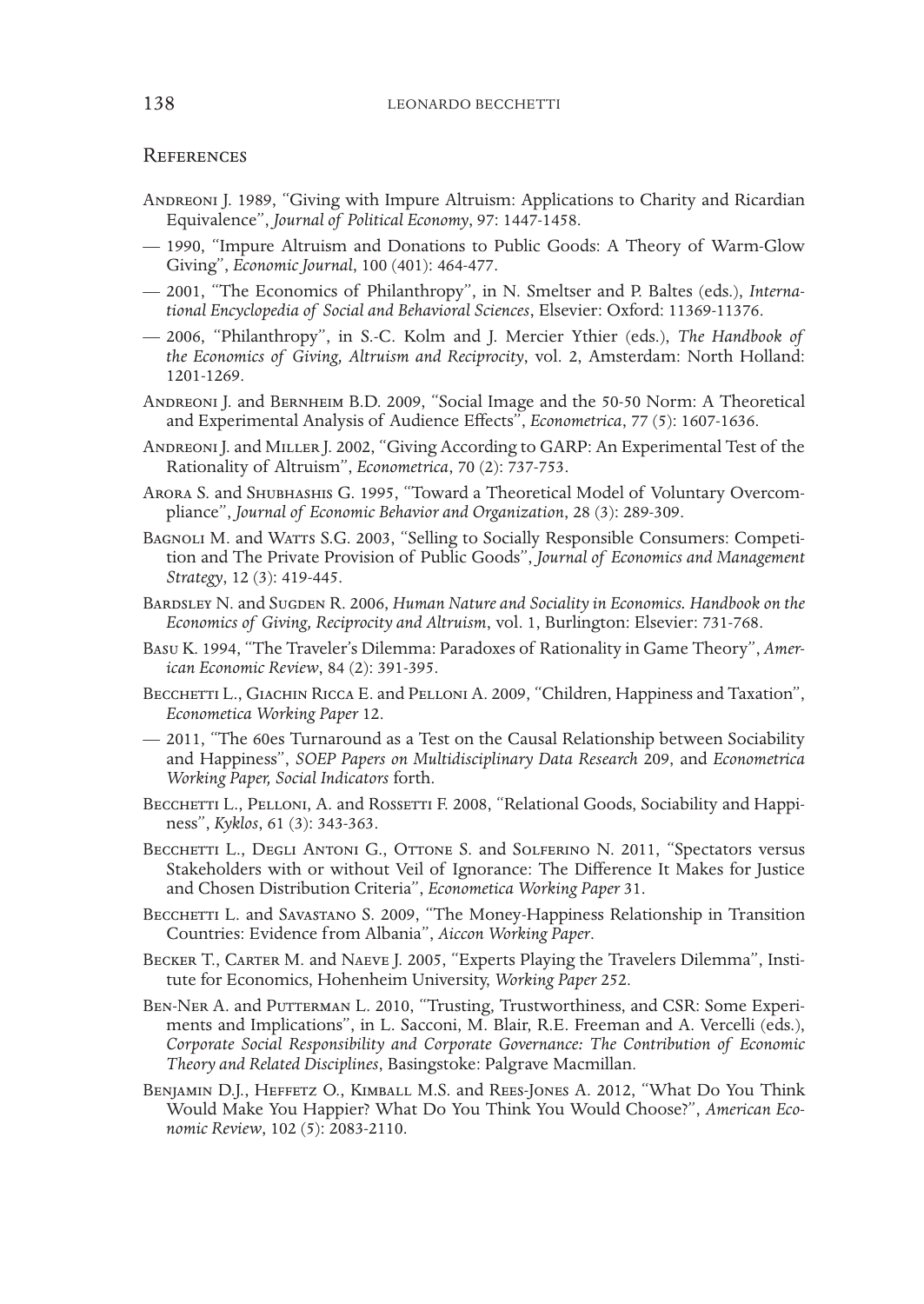- Besley T. and Ghatak M. 2007, "Retailing Public Goods: The Economics of Corporate Social Responsibility", *Journal of Public Economics*, 91 (9): 1645-1663.
- BLANCHFLOWER D.G and Oswald A.J 1994, "Estimating a Wage Curve for Britain: 1973-1990", *Economic Journal, Royal Economic Society*, 104 (426): 1025-1043.
- 2004, "Well-being over Time in Britain and the USA", *Journal of Public Economics*, 88 (7-8): 1359-1386.
- BERG J. DICKHAUT J. and McCABE K. 1995, "Trust, Reciprocity and Social History", *Games and Economic Behaviour*, 10: 122-142.
- Bruni L. and Stanca L. 2008, "Watching Alone: Relational Goods, Television and Happiness", *Journal of Economic Behavior and Organization*, 65 (3-4): 506-528.
- BOLTON G.E. and OCKENFELS A. 2000, "A Theory of Equity, Reciprocity and Competition", *American Economic Review*, 90 (1):166-193.
- Broberg T., Ellingsen T. and Johannesson M. 2007, "Is Generosity Involuntary?", *Economics Letters*, 94 (1): 32-37.
- Camerer C.F. 2003, *Behavioral Game Theory. Experiments in Strategic Interaction*, Princeton: Princeton University Press.
- Camerer C.F. and Thaler R.H. 1995, "Ultimatums, Dictators and Manners", *Journal of Economic Perspectives*, 9: 209-219.
- Carson R.T., Flores N.E. and Meade N.F. 2001, "Contingent Valuation: Controversies and Evidence", *Environmental and Resource Economics*, 19: 173-210.
- Consumers International 2010, "Checked Out: Are European Supermarkets Living up to Their Responsibilities for Labour Conditions in the Developing World?". Available at: https://sustainabledevelopment.un.org/content/documents/CheckedOut-Eng.pdf (accessed October 22, 2019).
- Clark A.E., Frijters P. and Shields M.A. 2006, "Income and Happiness: Evidence, Explanations and Economic Implications", Paris-Jourdan Sciences Economiques, *Working Paper* 2006-24.
- 2008, "Relative Income, Happiness and Utility: An Explanation for the Easterlin Paradox and Other Puzzles", *Journal of Economic Literature*, 46 (1): 95-144.
- Corrado L. and Weeks M. 2010, "Identification Strategies in Survey Response Using Vignettes", *Cambridge Working Papers in Economics*, 1031.
- Dana J., Cain D.M. and Dawes R.M. 2006, "What You Don't Know Won't Hurt Me: Costly but Quiet Exit in Dictator Games", *Organizational Behavior and Human Decision Processes*, 100: 193-201.
- DEGLI ANTONI G. and GRIMALDA G. 2011, "Bridging and Bonding Social Capital: An Experimental Test of the Social Value of Real Voluntary Groups", mimeo.
- Demos & Pi/Coop 2004, "Osservatorio sul Capitale sociale Virtù e valori degli italiani".
- De Pelsmacker P., Driesen L. and Rayp G. 2003, "Are Fair Trade Labels Good Business? Ethics and Coffee Buying Intentions", *Working Paper University of Gent*.
- DI TELLA R., MACCULLOCH R.J. and Oswald A.J. 2003, "The Macroeconomics of Happiness", *The Review of Economics and Statistics*, 85 (14): 809-827.
- Engel Ch. 2010, "Dictator Games: A Meta Study", *MPI Collective Goods Preprint*, 2010/07.
- FEHR E., KIRCHSTEIGER G. and RIEDL A. 1993, "Does Fairness Prevent Market Clearing? An Experimental Investigation", *Quarterly Journal of Economics*, 108: 437-459.
- FEHR E., KIRCHLER E., WEICHBOLD A. and GÄCHTER S. 1998, "When Social Forces Over-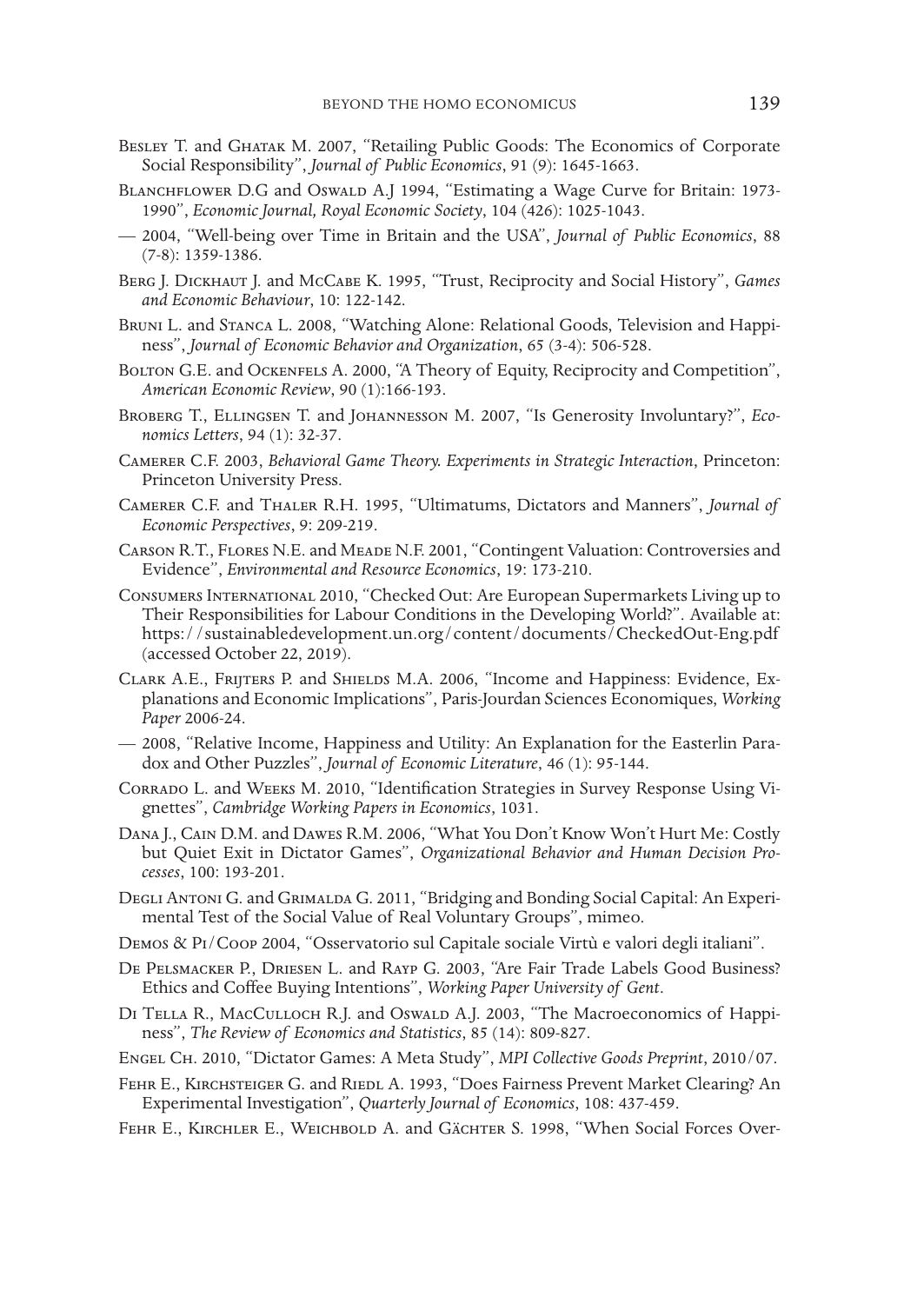power Competition: Gift Exchange in Experimental Labor Markets", *Journal of Labor Economics*, 16: 324-351.

- FEHR E. and GÄCHTER S. 2000, "Cooperation and Punishment in Public Goods Experiments", *American Economic Review*, 90: 980-994.
- Ferrer-i-Carbonell A. 2005, "Income and Well-being: An Empirical Analysis of the Comparison Income Effect", *Journal of Public Economics*, 89 (5-6): 997-1019.
- FISCHBACHER U., GÄCHTER S. and FEHR E. 2001, "Are People Conditionally Cooperative? Evidence from a Public Goods Experiment", *Economics Letters*, 71: 397-404.
- FLECHE S., LEPINTEUR A. and POWDTHAVEE N. 2018, "Gender Norms and Relative Work- ing Hours: Why Do Women Suffer more than Men from Working longer Hours than Their Partners?", *AEA Papers and Proceedings*, 108 (May): 163-168.
- Freeman R. 1997, "Working for Nothing*:* The Supply of Volunteer Labor", *Journal of La- bor Economics*, 15: S140-S166.
- Frey B.S. and Stutzer A. 2000, "Happiness, Economy and Institutions", *The Economic Journal*, 110: 918-938.
- 2002a, "What Can Economists Learn from Happiness Research", *Journal of Economic Literature*, 40: 402-435.
- 2002b, "Happiness and Economics. How the Economy and Institutions Affect Wellbeing", Princeton, New Jersey: Princeton University Press.
- 2006, "Does Marriage Make People Happy or Do Happy People Get Married?", *Journal of Socio-Economics*, 35 (2): 326-347.
- Friedman B.M. 2006, "The Moral Consequences of Economic Growth", *Society*, 43 (2): 15-22.
- Goeree J.K., Holt C.A. and Laury S.K. 2002, "Private Costs and Public Benefits: Unrav- eling the Effects of Altruism and Noisy Behavior", *Journal of Public Economics*, 83 (2): 255-276.
- Gui B. 2005, "From Transactions to Encounters. The Joint Generation of Relational Goods and Conventional Values", in B. Gui and R. Sugden (eds.), *Economics and Social Interaction: Accounting for Interpersonal Relations*, Cambridge: Cambridge University Press.
- Güth W., Schmittberger R. and Schwarze B. 1982, "An Experimental Analysis of Ultima- tum Bargaining", *Journal of Economic Behavior and Organization*, 3: 367-388.
- HAMILTON B.H., NICKERSON J.A. and OWAN H. 2003, "Team Incentives and Worker Heterogeneity: An Empirical Analysis of the Impact of Teams on Productivity and Participation", Journal of Political Economy, 111: 465-497.
- Harbaugh W.T. 1998, "What Do Donations Buy? A model of Philanthropy Based on Pres- tige and Warm Glow", *Journal of Public Economics*, 67: 269-284.
- Helliwell J. 2008, "Life Satisfaction and Quality of Development", *NBER Working Paper* 14507.
- Hirsch F. 1976, *Social Limits to Growth*, Cambridge, Mass: Harvard University Press.
- Hiscox M.J. and Smyth N.F.B. 2011, "Is There Consumer Demand for Fair Labor Standards? Evidence from a Field Experiment". Available at: https://scholar.harvard.edu/files/ hiscox/files/is\_there\_consumer\_demand\_fair\_labor.pdf (accessed October 22, 2019).
- Hiscox M.J., Broukhim M., Litwin C. and Woloski A. 2011, "Consumer Demand for Fair Labour Standards: Evidence from a Field Experiment on eBay", Available at: http:// ssrn.com/abstract=1811788 (accessed October 22, 2019).